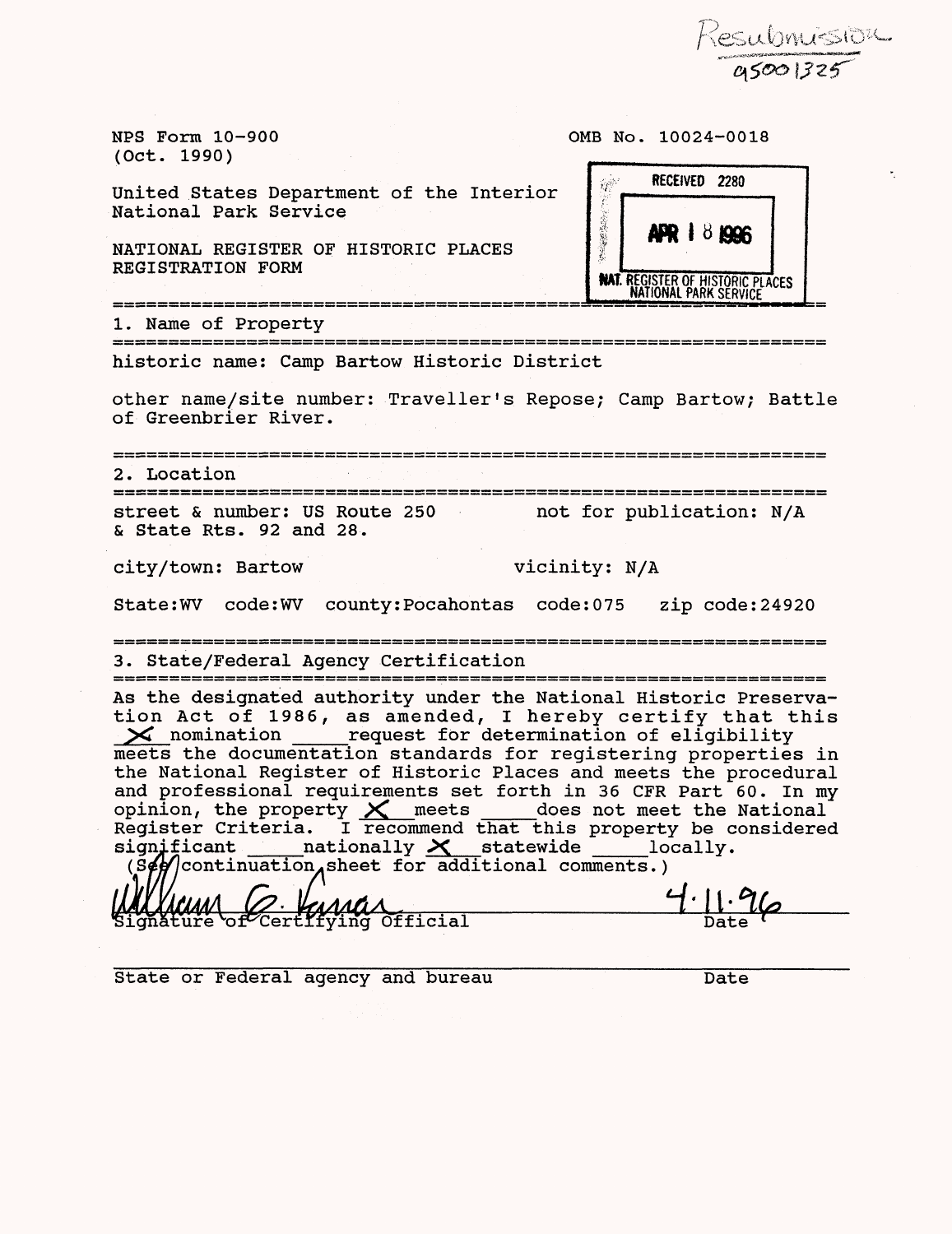# USDI/NPS NRHP Registration Form page 2 Camp Bartow Historic District Pocahontas County, WV

In my opinion, the property \_\_\_meets *\_\_\_\_\_\_*does not meet the National Register criteria. (See continuation sheet for additional comments.)

Signature of Certifying Official Date State or Federal agency and bureau 4. National Park Service Certification I, hereby certify that this property is:  $\sqrt{\ }$ entered in the National Register See continuation sheet, determined eligible for the National Register See continuation sheet. determined not eligible for the National Register removed from the National Register other (explain):  $= 100$ Signature of the Keeper Date 5/10/96 5. Classification Ownership of Property: Category of Property (Check as many boxes as apply) (Check only one box) X private building(s)<br>public-local x district public-local X distributic-state  $\begin{array}{ccc} x & \text{dist} \\ y & \text{dist} \end{array}$ public-State site<br>
public-Federal structure X public-Federal object NUMBER OF RESOURCES WITH PROPERTY (Do not include previously listed resources in the count.) Contributing Noncontributing<br>10 1 10 buildings<br>9 sites 9 sites and the state of the state of the state  $\mathbf s$ structures objects 19 1 TOTAL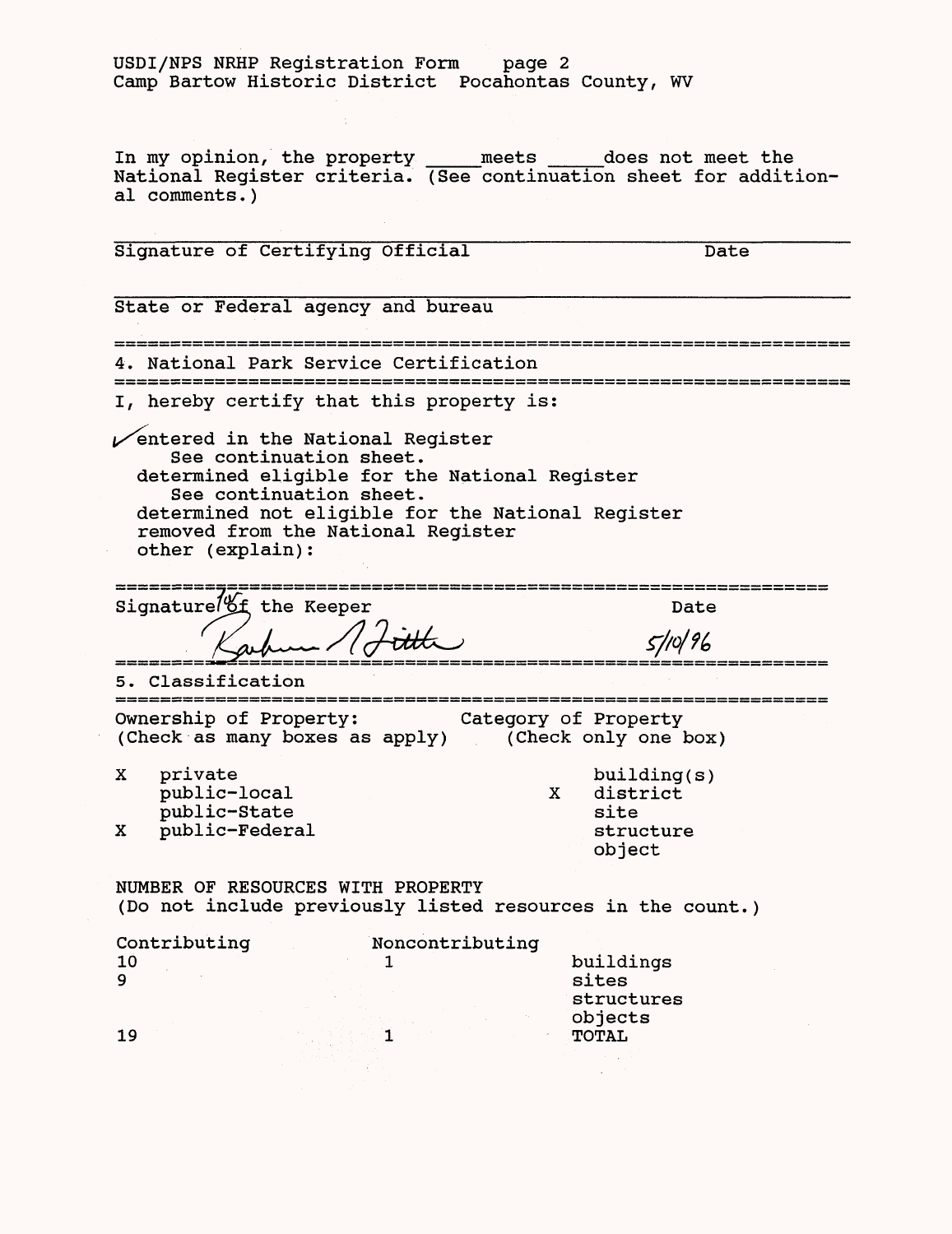# USDI/NPS NRHP Registration Form page 3 Camp Bartow Historic District Pocahontas County, WV

NAME OF RELATED MULTIPLE PROPERTY LISTING: N/A

NUMBER OF CONTRIBUTING RESOURCES PREVIOUSLY LISTED IN THE NATION-AL REGISTER: N/A

6. Function or Use

HISTORIC FUNCTIONS: Domestic: single dwelling Domestic: secondary structure Government: post office Defense: battle site Defense: fortification Defense: military facility Funerary: cemetery Funerary: graves/burials Transportation: road-related.

CURRENT FUNCTIONS: Domestic: single dwelling Domestic: secondary structure Funerary: cemetery Funerary: graves/burials Transportation: road-related.

7. Description

ARCHITECTURAL CLASSIFICATION: Early Republic: Federal.

MATERIALS:

Foundation: Stone; block.

Walls: German siding; clapboard siding.

Roof: Asphalt; metal.

Other:

NARRATIVE DESCRIPTION (Describe the historic and current condition of the property on one or more continuation sheets.)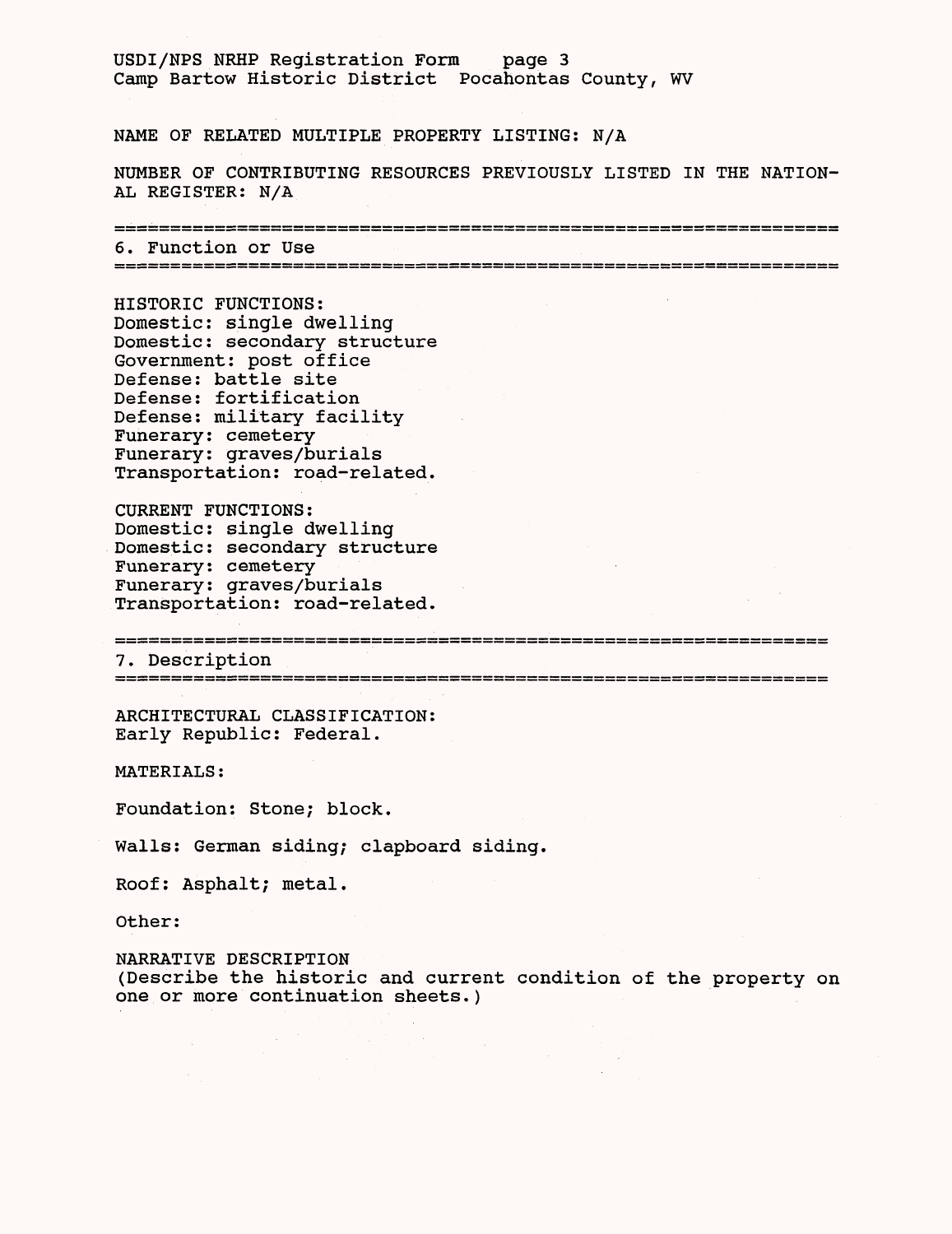USDI/NPS NRHP Registration Form page 4 Camp Bartow Historic District Pocahontas County, WV

8. Statement of Significance APPLICABLE NATIONAL REGISTER CRITERIA

X A Property is associated with events that have made a signif icant contribution to the broad patterns of our history.

X B Property is associated with the lives of persons significant in our past.

C Property embodies the distinctive characteristics of a type, period,or method of construction or represents the work of a master, or possesses high artistic values, or represents a significant and distinguishable entity whose components lack individual distinction.

X D Property has yielded, or is likely to yield, information important in prehistory or history.

CRITERIA CONSIDERATIONS (Mark "X" in all the boxes that apply.)

Property is: N/A A owned by a religious institution or used for religious purposes.

N/A B removed from its original location.

N/A C a birthplace or grave.

N/A D a cemetery.

N/A E a reconstructed building, object, or structure.

N/A F a commemorative property.

N/A G less than 50 years of age or achieved significance within the past 50 years.

AREAS OF SIGNIFICANCE: Archaeology; non-aboriginal. Exploration/settlement Military Transportation.

PERIOD OF SIGNIFICANCE:  $1782 - 1940$ .

SIGNIFICANT DATES: October 3, 1861. 1869. 1906. 1912.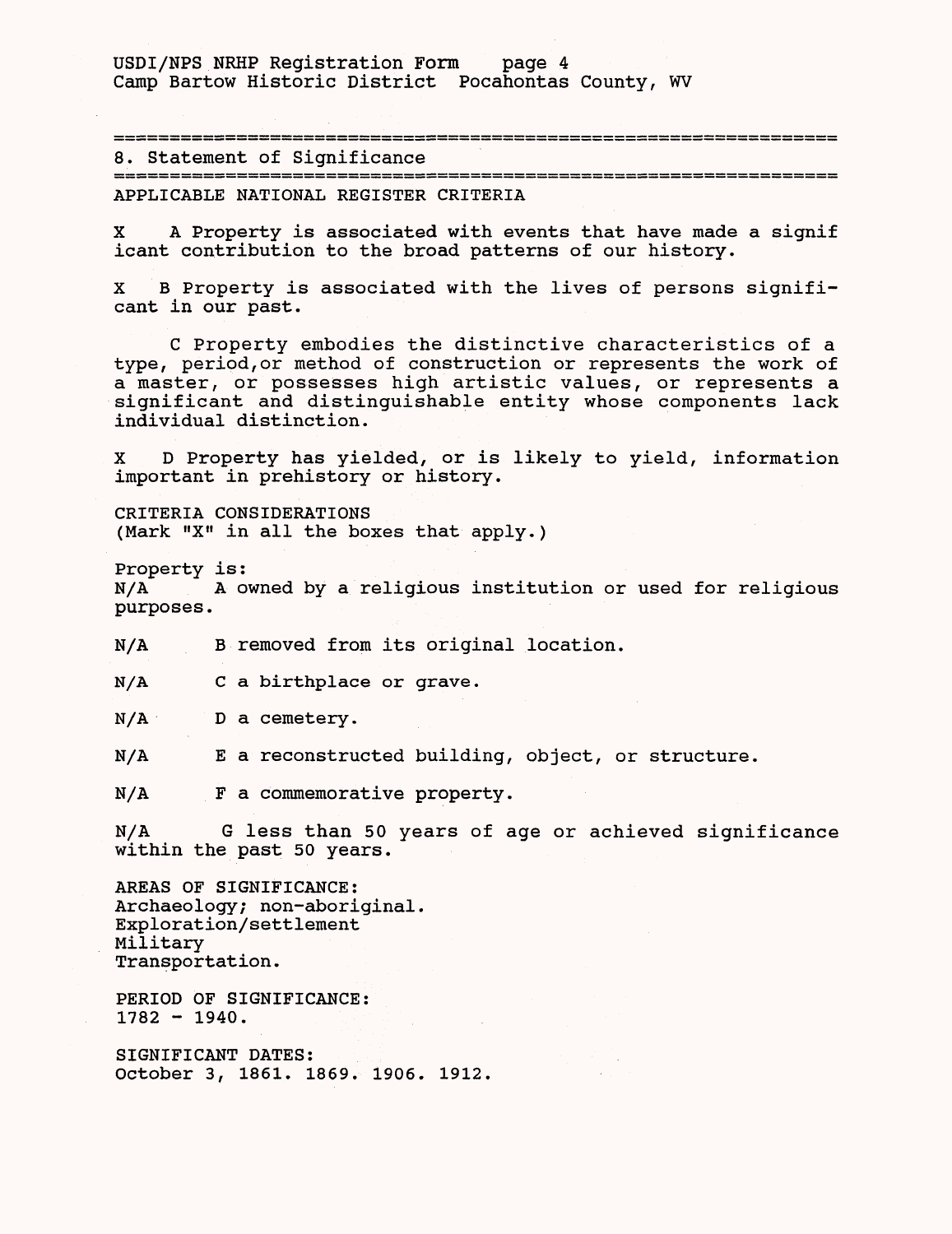USDI/NFS NRHP Registration Form page 5 Camp Bartow Historic District Pocahontas County, WV

SIGNIFICANT PERSON: Jackson, General Henry R. Johnson, Colonel Edward Yeager, John Yeager, Peter D.

CULTURAL AFFILIATION: N/A

ARCHITECT/BUILDER: Elliott, James Yeager, Peter D.

NARRATIVE STATEMENT OF SIGNIFICANCE (Explain the significance of the property on one or more continuation sheets.)

9.Major Bibliographical References

BIBLIOGRAPHY (Cite the books, articles, and other sources used in preparing this form on one or more continuation sheets.)

Previous documentation on file (NPS):

N/A preliminary determination of individual listing (36 CFR 67) has been requested.

N/A previously listed in the National Register

N/A previously determined eligible by the National Register

N/A designated a National Historic Landmark

N/A recorded by Historic American Buildings Survey

N/A recorded by Historic American Engineering Record #

Primary Location of Additional Data:

State Historic Preservation Office Other State agency Federal agency Local government University

X Other

Name of Repository: Pocahontas County Historic Landmarks Commission PO Box 125 Marlinton, WV 24954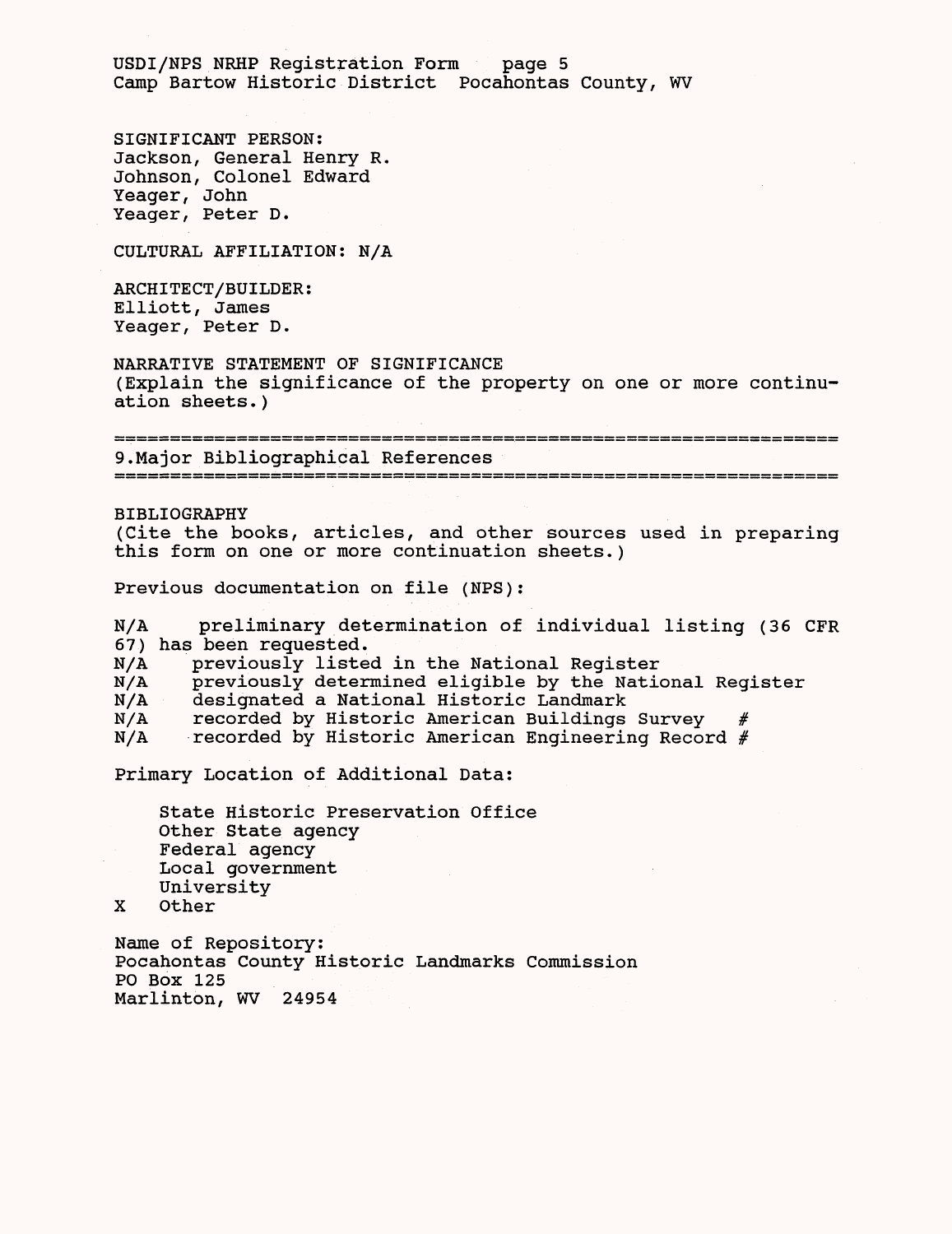USDI/NPS NRHP Registration Form page 6 Camp Bartow Historic District Pocahontas County, WV 10. Geographical Data Acreage of Property: Approximately 182 acres. UTM References: Zone Easting Northing Zone Easting Northing A. 17. 607150. 4266250. B. 17. 607240. 4266130. C. 17. 607780. 4265890. D. 17. 608003. 4265160. E. 17. 607720. 4265002. F. 17. 607600. 4265280. G. 17. 607240. 4265640. H. 17. 607002. 4265540. I. 17. 606480. 4265760. J. 17. 606460. 4266005. K. 17. 606770. 4266000. VERBAL BOUNDARY DESCRIPTION (Describe the boundaries of the property on a continuation sheets.) BOUNDARY JUSTIFICATION (Describe the boundaries of the property on a continuation sheets.) 11. Form Prepared By Name/Title: Michael Gioulis, Historic Preservation Consultant W. Hunter Lesser Organization: N/A Date: May 1995 Street & Number: 612 Main Street Telephone: (304) 765-5716<br>Rt. 2, Box 191-A (304) 636-1800 Rt. 2, Box 191-A City or Town: Sutton State: WV ZIP:26601<br>Elkins WV 26241 Elkins WV 26241 ADDITIONAL DOCUMENTATION Submit the following items with the completed form: CONTINUATION SHEETS MAPS

A USGS map (7.5 or 15 minute series) indicating the property's location.

A Sketch map for historic districts and properties having large acreage or numerous resources.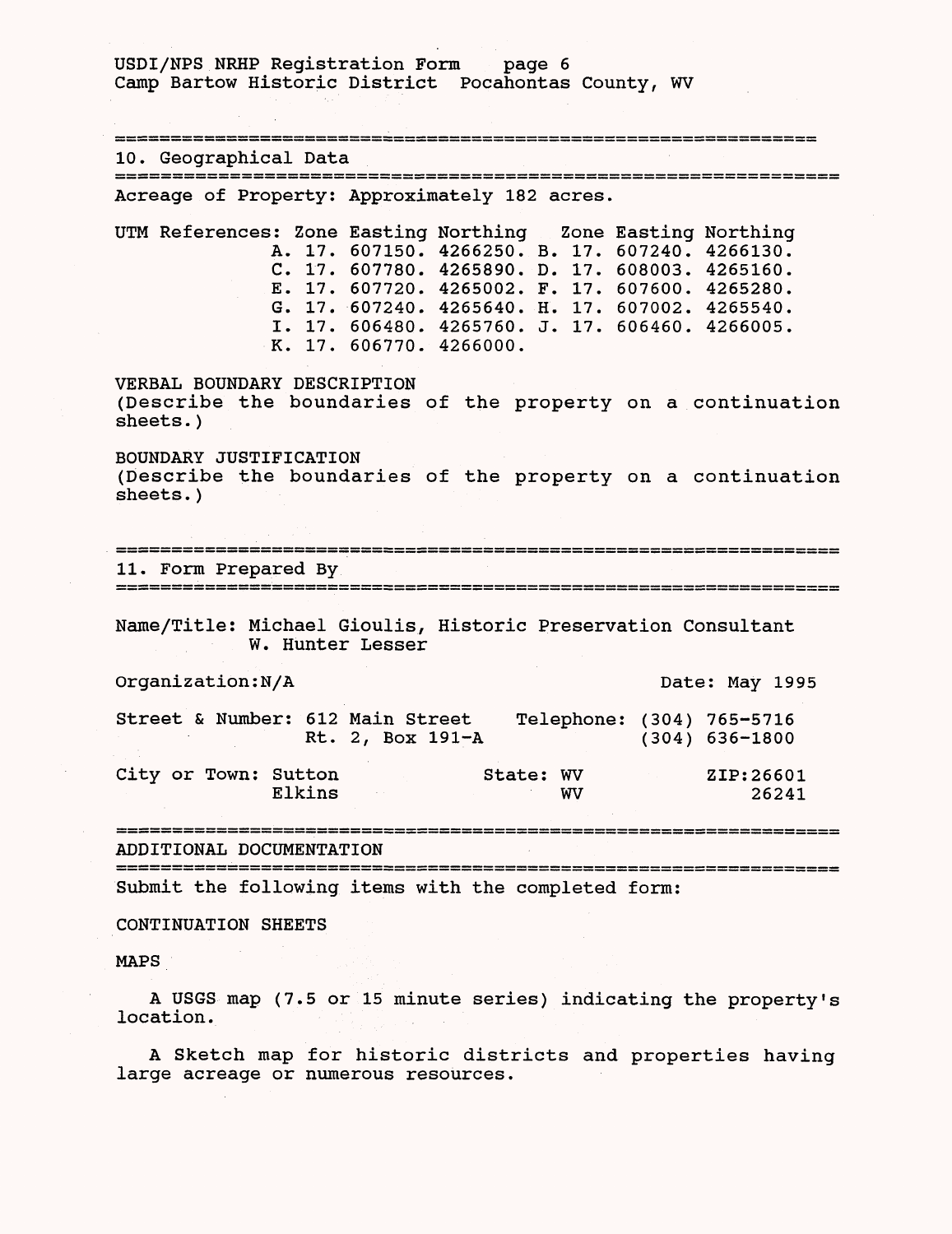|                                                                                            | USDI/NPS NRHP Registration Form<br>Camp Bartow Historic District Pocahontas County, WV | page 7 |                  |
|--------------------------------------------------------------------------------------------|----------------------------------------------------------------------------------------|--------|------------------|
| PHOTOGRAPHS                                                                                |                                                                                        |        |                  |
|                                                                                            | Representative black and white photographs of the property.                            |        |                  |
| Additional items                                                                           | (Check with the SHPO or FPO for any additional items)                                  |        |                  |
| PROPERTY OWNER                                                                             |                                                                                        |        |                  |
|                                                                                            | (Complete this item at the request of SHPO or FPO.)                                    |        |                  |
| Name: Jessie Beard Powell<br>National Forest Service<br>L.L. Burns                         | United States Department of Agriculture                                                |        |                  |
|                                                                                            |                                                                                        |        |                  |
| Street & Number: Route 1, Box 5 Telephone: (304) 456-4568<br>200 Sycamore Street<br>Box 72 |                                                                                        |        | $(304)$ 636-1800 |

==================<br>=<br>=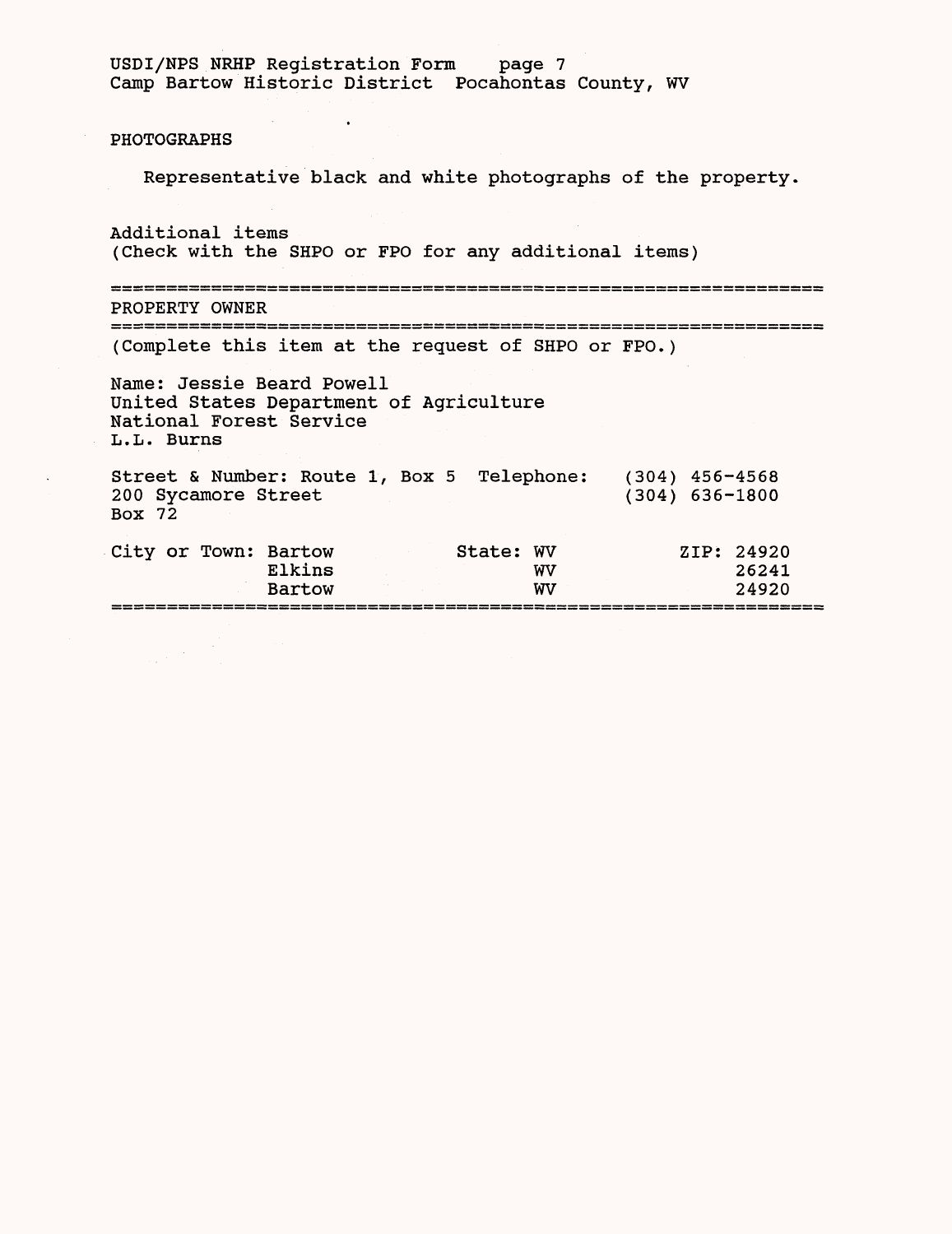USDI/NPS NRHP Registration Form page 15 Camp Bartow Historic District Pocahontas County, WV

(NPS Form 10-900)

United States Department of the Interior National Park Service

NATIONAL REGISTER OF HISTORIC PLACES CONTINUATION SHEET

Section 8 Page 1

# Camp Bartow Historic District Pocahontas County, West Virginia

The Camp Bartow Historic District is significant under Criterion A for its association with the Civil War, specifically as the site of a major Confederate encampment and the Battle of the Greenbrier River; it is also significant under Criterion A for its association with the settlement and development of the county and the region as an inn and tavern along the Staunton and Parkersburg Turnpike and for its association with the transportation development through this section of West(ern) Virginia. It is significant under Criterion B for its association with the settlement family of the Yeagers. The Camp Bartow Historic District is significant under Criterion D for its potential Civil War information, military and for future research in archaeology historic - non-aboriginal.

The Camp Bartow Historic District is significant under Criterion A for its association with the Confederate camp, Camp Bartow, and the Battle of the Greenbrier River. Following a series of defeats at the hands of the Union Army, the Confederates retreated to Monterey, Virginia, on the eastern side of the Allegheny Mountains. Their bad fortune began in Philippi on June 3, 1861 with what is called the Philippi Races, a rout of the Confederate troops by the Union. On July 11, the CSA suffered another defeat in the western Virginia theater at the Battle of Rich Mountain. The retreat of the remainder of the Confederate Army ended disastrously, with the Battle at Corrick's (Carrick's) Ford on July 13, where General Garnett was killed in action. They then retreated to Monterey and safety.

From Monterey, the army regrouped and decided to advance into western Virginia once again to set up a camp on the western slopes of the mountain along the Staunton and Parkersburg Turnpike. This was important to establish a presence in Randolph and Pocahontas counties and be able to enlist soldiers from this divided section of the state. It was also important to protect the turnpike, vital to personnel and equipment movements, since the Federals controlled the railroad in western Virginia. Another strategic consideration was to restrict the eastern movement of the Union Army, to keep it out of the Valley of the Virginias.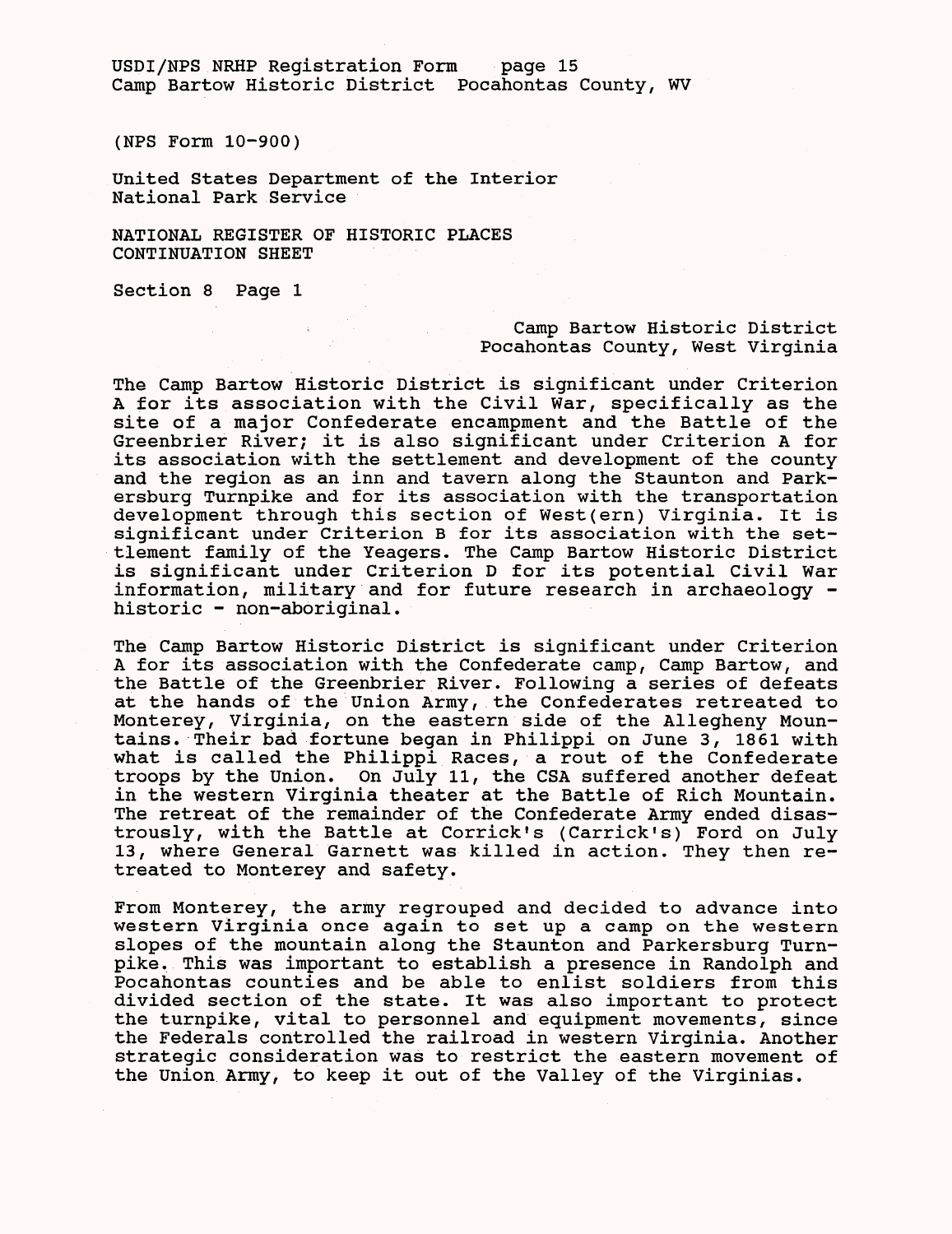USDI/NPS NRHP Registration Form page 16 Camp Bartow Historic District Pocahontas County, WV

(NPS Form 10-900)

United States Department of the Interior National Park Service

NATIONAL REGISTER OF HISTORIC PLACES CONTINUATION SHEET

Section 8 Page 2

# Camp Bartow Historic District Pocahontas County, West Virginia

From all of these standpoints, Camp Bartow can be viewed as a key point in the strategy of the CSA. It was also necessary to establish a winning presence in western Virginia after the early defeats.

The army was under the command of General Henry R. Jackson, which initially included the camps at Bartow and Allegheny. The camp was to serve as the summer and fall encampment in the valley. No fortifications were in place at the time and the design and construction of the earthworks, trenches, etc fell to a young Lieutenant Colonel, Seth Maxwell Barton. Barton was part of the engineer corps and joined Jackson in July of 1861 for this campaign. In a report following the Battle of the Greenbrier River, General Jackson initially describes the work in progress under the direction of Barton, than closes his report with praise for the design and construction of the defenses, which he credits to their success.

The defenses of the camp naturally followed the contours of the terrain and were oriented to protect the camp from attack from the west where the Union Army was camped on Cheat Mountain. The trenches also oriented to provide an enfilade along the roads and to protect the turnpike. Jackson was worried about the possibility of an attack on his flanks, particularly his right (north) flank. This proved to be prophetic, as part of the attack in the battle came from this direction. As a measure of precaution he had fortified in this direction, and some of the fortifications and artillery emplacements at site #14 are oriented to the northwest.

The fortifications on the south of the camp, Jackson's left flank, were also significant. He again anticipated a movement against this flank. Here, due to the terrain, the trenches, etc. are very extensive and scattered. Jackson mentions this fact in his report on the battle.

The camp was occupied by various regiments, including: the 12th Georgia; the 1st Georgia Infantry; the 3rd Arkansas; a few mounted men under Captain Sterrett, the Churchill Cavalry; the 44th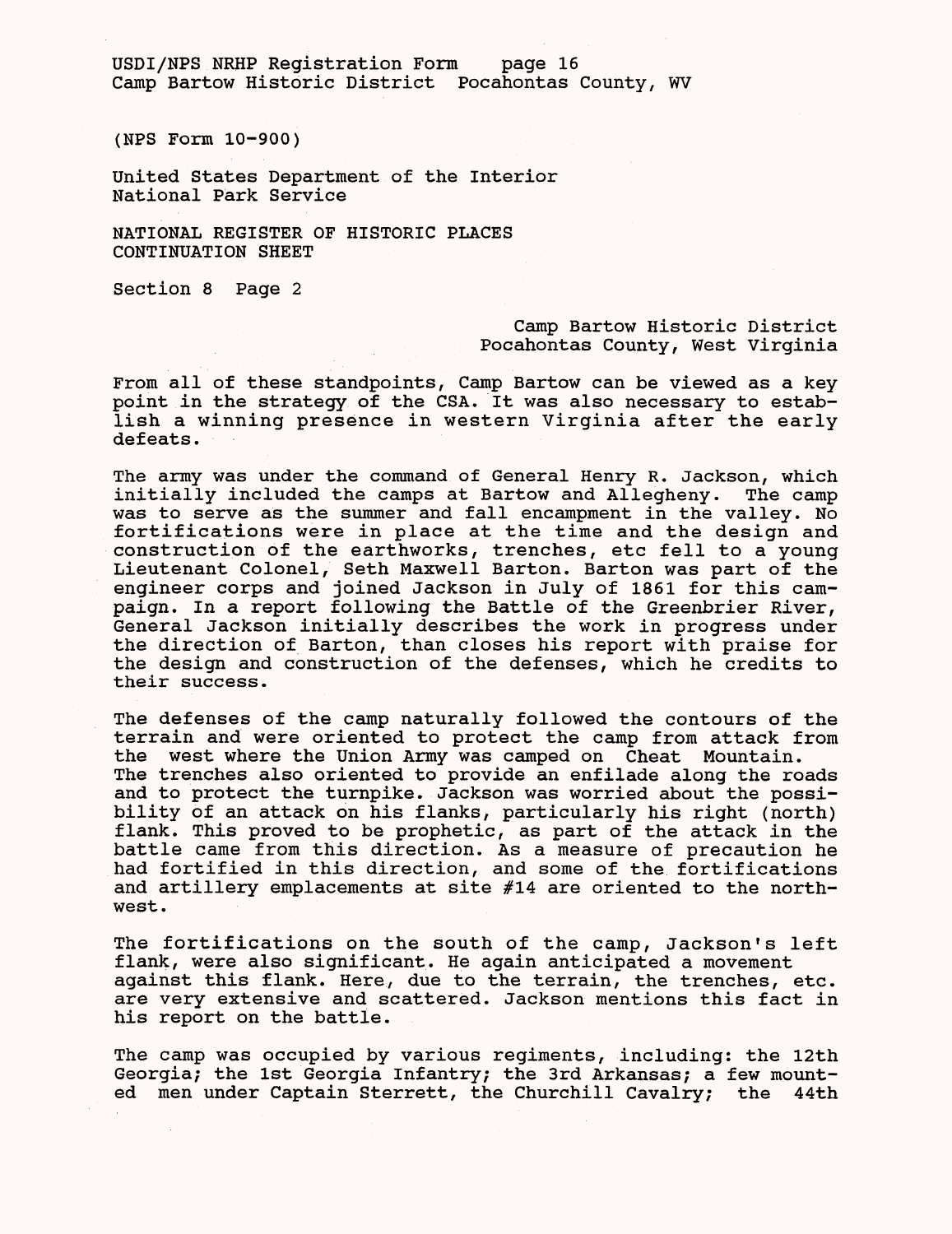USDI/NPS NRHP Registration Form page 14 Camp Bartow Historic District Pocahontas County, WV

(NPS Form 10-900)

United States Department of the Interior National Park Service

NATIONAL REGISTER OF HISTORIC PLACES CONTINUATION SHEET

Section 7 Page 7

Camp Bartow Historic District Pocahontas County, West Virginia

14. Gun emplacements to the east of Yeager Cemetery. Ca. 1861. Contributing.

15. Camp/tent sites. Ca. 1861. Contributing.

 $\sim$ 

16. Large gun emplacement to the south of the turnpike. Ca. 1861. Contributing.

17. Staunton and Parkersburg Turnpike. 1846. Contributing.

18. Gun emplacements behind Traveller's Repose. Ca. 1861. Contributing.

19. Two gun emplacements. Ca. 1861. Contributing.

20. Camp building. Non-contributing.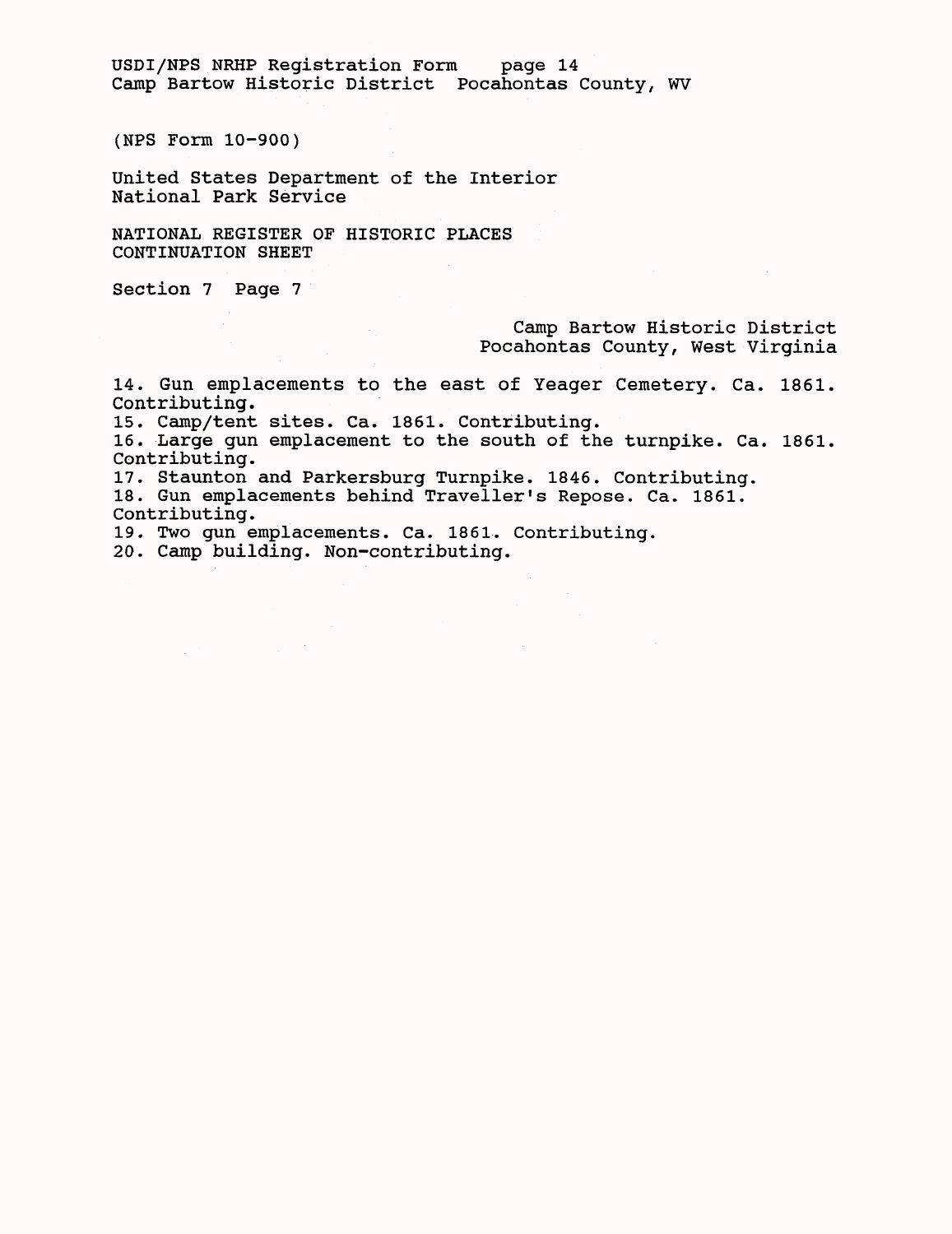USDI/NPS NRHP Registration Form page 13 Camp Bartow Historic District Pocahontas County, WV

(NPS Form 10-900)

United States Department of the Interior National Park Service

NATIONAL REGISTER OF HISTORIC PLACES CONTINUATION SHEET

Section 7 Page 6

Camp Bartow Historic District Pocahontas County, West Virginia

proved road following the original alignment of the Turnpike in this location.

There have been no formal excavations or archaeological studies of the sites within the historic district. There has however, been a moderate amount of amateur investigation and research.

The following is a list of sites in the historic district. There are 20 resources in the district. 10 buildings, two cemeteries, a section of the Staunton and Parkersburg Turnpike, and six sites associated with the Battle of the Greenbrier River. There is one non-contributing camp building. All resources, except for the camp building, are considered contributing. Numbers refer to the accompanying sketch map.

1. Traveller's Repose. 1869. Contributing.

2. Well house. Ca. 1930.Contributing. Open well house/pavilion with a shallow, four sided, hip roof supported by four square posts on brick piers.

3. One bay woodshed. Ca. 1930. Contributing. One-story, one bay, gable roof woodshed with German siding.

4. Cellar House. Ca. 1870/1912. Contributing. There was a Delco generator located in this building before electricity arrived. Cellar house has concrete on the lower level and German siding on upper level. It has a gable, standing seam metal roof with a projecting forebay.

5. Corn Crib. Ca. 1940. Contributing. One-story corn crib with a broad gable roof; a center drive-in section and flanking storage bins. The bins have horizontal board siding with open spaces.

6. Large storage building. Ca. 1920. Contributing.

7. Barn. 1925. Contributing.

8. Trench complex to the south of Greenbank Road. Ca. 1861. Contributing.

9. Two bay garage. South of turnpike. Ca. 1940. Contributing.

10. Unpainted barn. Not in farmstead complex. Ca. 1910. Contributing .

11. William Yeager residence. Ca. 1898. Contributing.

12. Yeager Cemetery. Contributing.

13. Unmarked Confederate Army Cemetery. Ca. 1861. Contributing.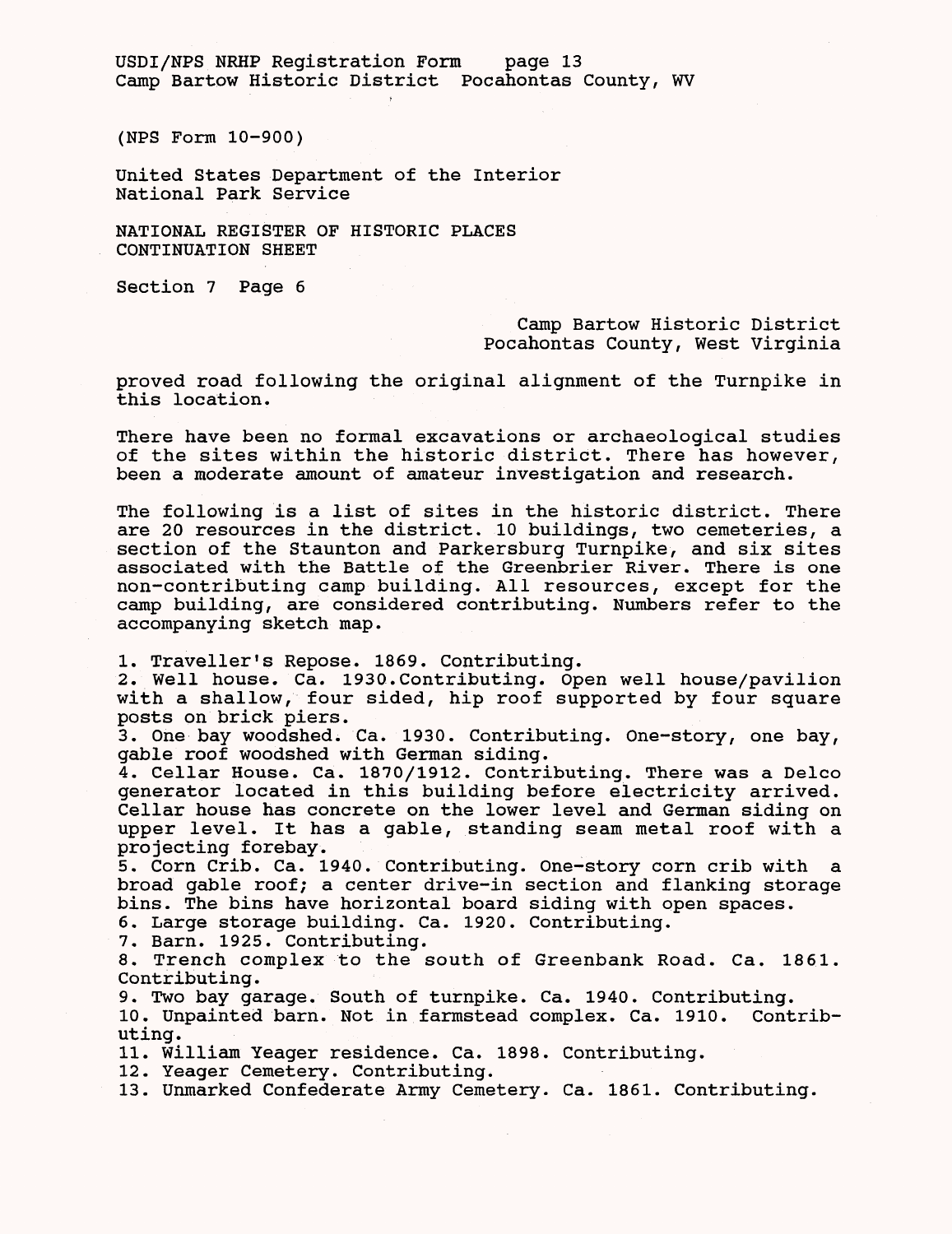USDI/NPS NRHP Registration Form page 12 Camp Bartow Historic District Pocahontas County, WV

(NPS Form 10-900)

United States Department of the Interior National Park Service

NATIONAL REGISTER OF HISTORIC PLACES CONTINUATION SHEET

Section 7 Page 5

#### Camp Bartow Historic District Pocahontas County, West Virginia

not as well preserved and have been somewhat impacted by a ca. 1950 airfield but the sections located within the woods are still extant.

In addition to these major sites there are a number of other sites within the historic district boundaries, including two artillery emplacements to the north of the farmstead along U.S. 250 and the camp/tent sites in the rear, further up the mountain.

The artillery positions are semi-circular earthworks with borrow trenches in front and notches still visible for the gun barrels. They are approximately 52 to 56 feet in diameter with the exception of one of the emplacements along the turnpike, which is roughly 62 feet across.

It should also be noted that there are springs and a water supply within the enclosure.

Site #13 is an unmarked cemetery of soldiers killed in the Battle of the Greenbrier River and/or who died of sickness or disease while encamped at Camp Bartow. It is located in a relatively cleared area on a point about a half mile southeast of Traveller's Repose. The clearing is surrounded by scrub pine and other trees. There are 82 graves, all unmarked, although there is one rough hand hewn stone with the initials " H.A." on it with the initials "L.V" below. The L.V. stands for the Lowndes Volunteers, Company I 12th Georgia Regiment. Of the 82 graves, it is believed that only four were killed in the battle itself while the remainder died of disease or sickness.

In addition to the Civil War related sites, within the historic district are located portions of the Staunton and Parkersburg Turnpike. The fortifications and Traveller's Repose are situated along this strategic road. The turnpike runs roughly east to west from Staunton, Virginia to Parkersburg, West(ern) Virginia. It was originally constructed in 1838-1846. The sections still extant in the historic district are in nearly original condition and have only been maintained. They are still an unpaved/unim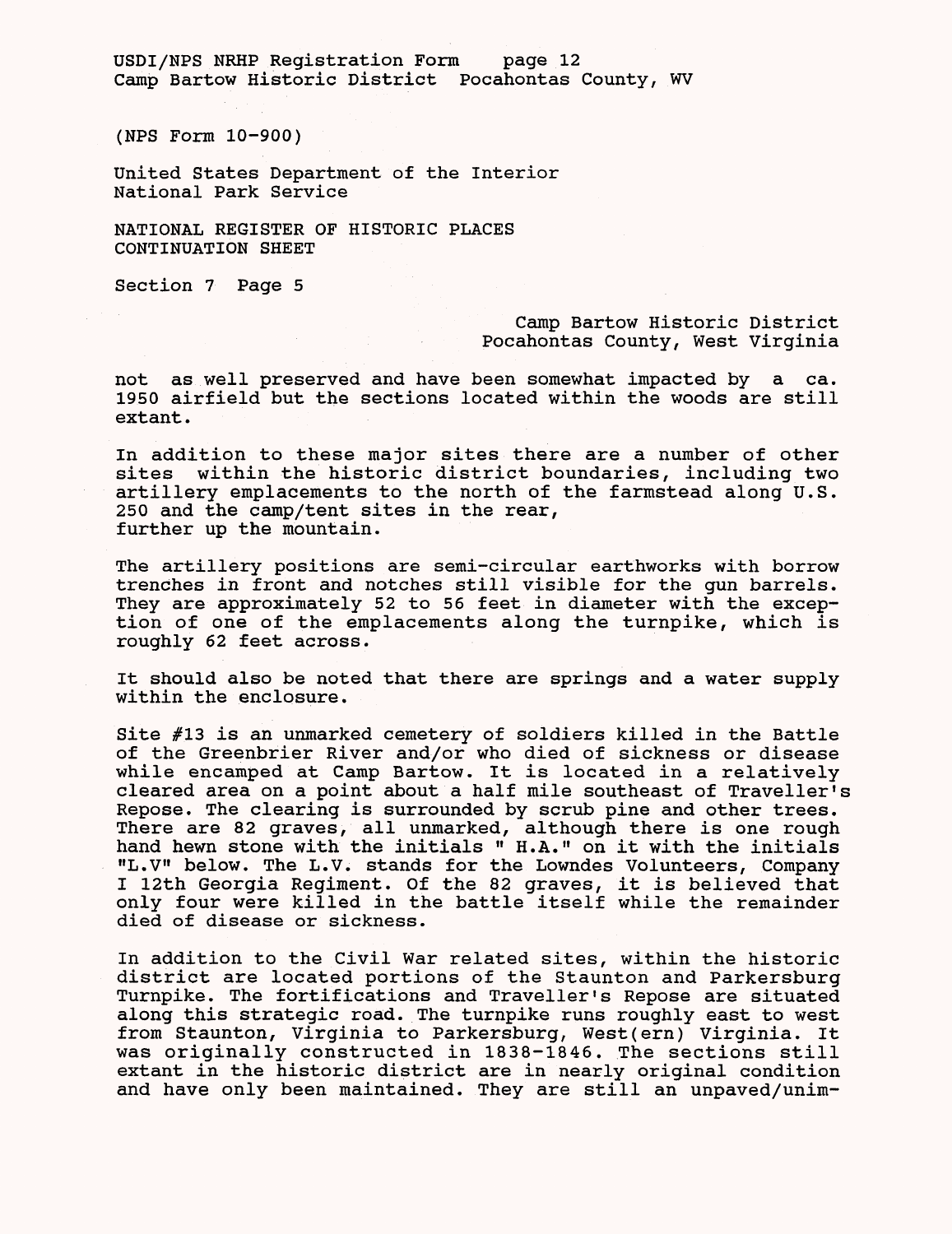USDI/NPS NRHP Registration Form page 11 Camp Bartow Historic District Pocahontas County, WV

(NPS Form 10-900)

United States Department of the Interior National Park Service

NATIONAL REGISTER OF HISTORIC PLACES CONTINUATION SHEET

Section 7 Page 4

Camp Bartow Historic District Pocahontas County, West Virginia

throughout the overall district, but the major features are identified on the map and described below.

There are four major fortifications. These comprise a series of trenches surrounding a major artillery emplacement. All are located on high ground and afford a good view and protection of the valley, all roads and turnpikes, and the intersections of the roads. They were constructed for this purpose. All trenches and fortifications follow the lines of the natural contours of the sites.

Site #18 is to the immediate east of the farmstead and on a hill overlooking the farm and crossroads. There is a surrounding trench comprising approximately 180 degrees of the hill contour. This is oriented to the west. Within the protection of the trenches are two depressions for the artillery placement.

Site  $#14$  is located further to the east on the slopes of Frank Mountain. It consists of a double line of trenches following the contour and a large artillery position within the trenches. These appear to be directed to the west, towards the intersection and along the valley of the Greenbrier River; and to the north east, covering the northern extension of the river valley from the intersection. There also is immediately to the east, site #15, the encampment or tent site area.

Site #16 is opposite and to the south of the farmstead. This also includes an extensive series of trench work, perhaps the largest, following the contour lines to the east and south, along the alignment of the Greenbank Road and covering the intersection and the turnpike. There are two artillery emplacements, one at the edge of the earthworks, in the north west section, and the second further east. This second one is well defined and preserved. Also within the western section are numerous small depressions, presumably rifle pits.

Site #8 contains a series of trenches to the west of the Greenbank Road and following the alignment of that road and the river valley. At one point they cross the old Greenbank Road. These are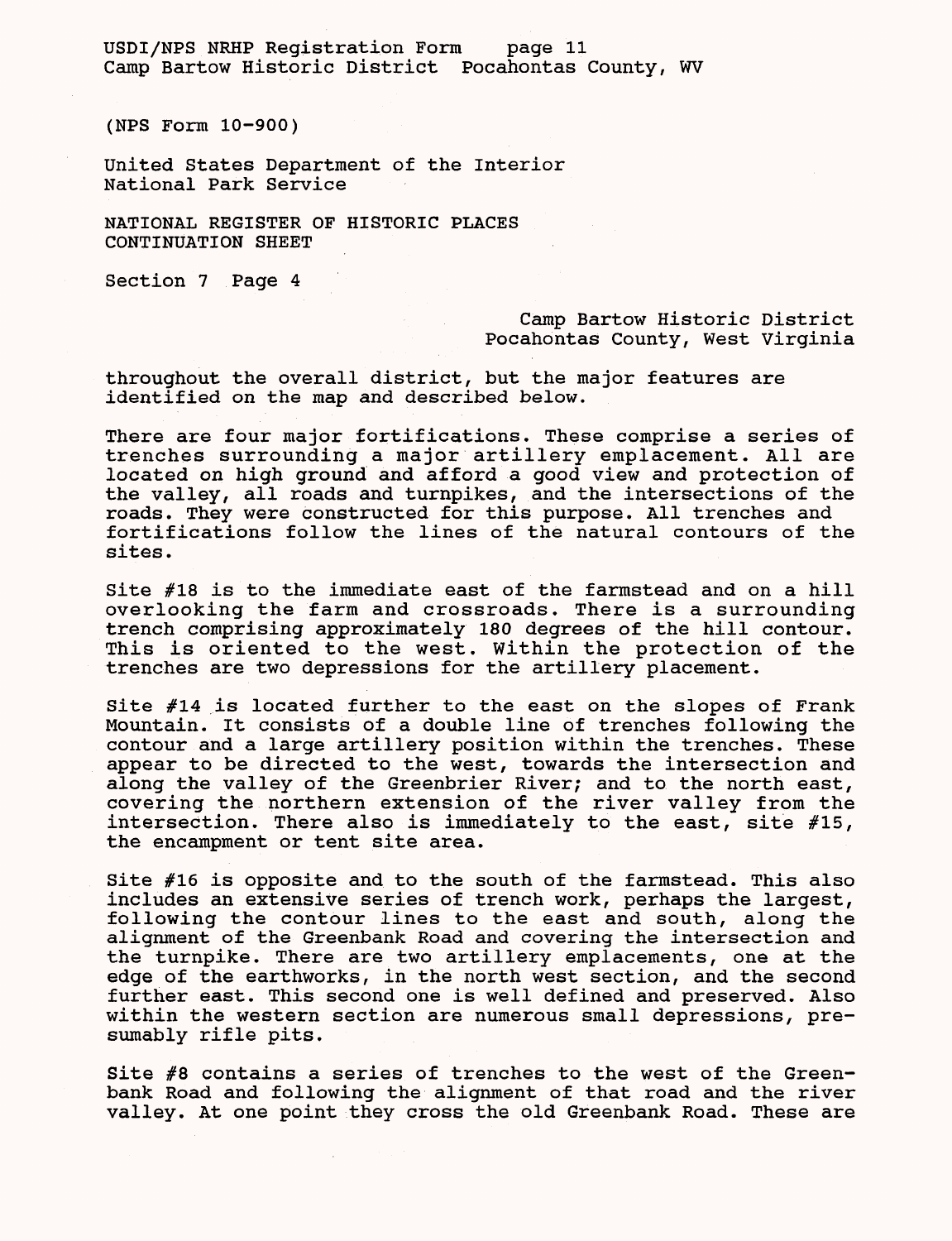USDI/NPS NRHP Registration Form page 10 Camp Bartow Historic District Pocahontas County, WV

(NPS Form 10-900)

United States Department of the Interior National Park Service

NATIONAL REGISTER OF HISTORIC PLACES CONTINUATION SHEET

Section 7 Page 3

#### Camp Bartow Historic District Pocahontas County, West Virginia

The majority of the outbuildings associated with Traveller's Repose are located behind the house, to the north east, at a lower elevation. They are roughly arranged around a central pond with a decorative wood arched bridge. These include the barn, cellar house, corn crib, and storage building. The barn, #7, is a two-story, gambrel roof, three bay, timber framed building with a side, shed roof addition. It has vertical, board and batten siding. It was built in 1925 and is considered contributing. Opposite the house is the larger, two bay garage and behind the house is a wood shed with a garage door. There is an unpainted barn, #10, ca. 1910, located just to the rear of site #16. It is in two sections, the rear is a one-story, end gable, vertical board barn with metal roofing. The front section is a taller, one-story barn with metal roofing.

To the east of the house is the Yeager Cemetery, site #12, which consists of three fenced plots and one unfenced section. The westernmost fenced plot contains the graves of Peter D. Yeager, and his wife, Mary Margaret and the graves of Henry D. Flenner, and his wife, Allie D, the daughter of Peter D. Yeager. This plot is 30 feet long and 30 feet wide and is surrounded by an iron fence. The gate on the fence has a small plaque with "The Stewart Iron Works" engraved upon it. The tombstones are simple tall engraved stones. Behind the Yeager/Flenner plot is another fenced-in plot which contains two graves. One is for Alice Lock Slaven and the other is for an infant Slaven. This plot is 20 feet long and 20 feet wide and fenced with wire fence. The stone for the infant is a flat plain engraved stone. The other is a modern, plain one. Behind the Slaven plot are five graves, only one of which is marked, Lee C. Burns. This plot is unfenced. Behind this is another iron fenced plot which contains five graves. The fence is again made by The Stewart Iron Works and it is 30 feet long by 12 feet wide. It contains the remains of August Rose and other members of his immediate family. August Rose's stone is a tall spire.

The Civil War related sites are located as indicated primarily in alignment with and adjacent to the historic turnpike. There are numerous individual sites, such as rifle pits, trenches, etc.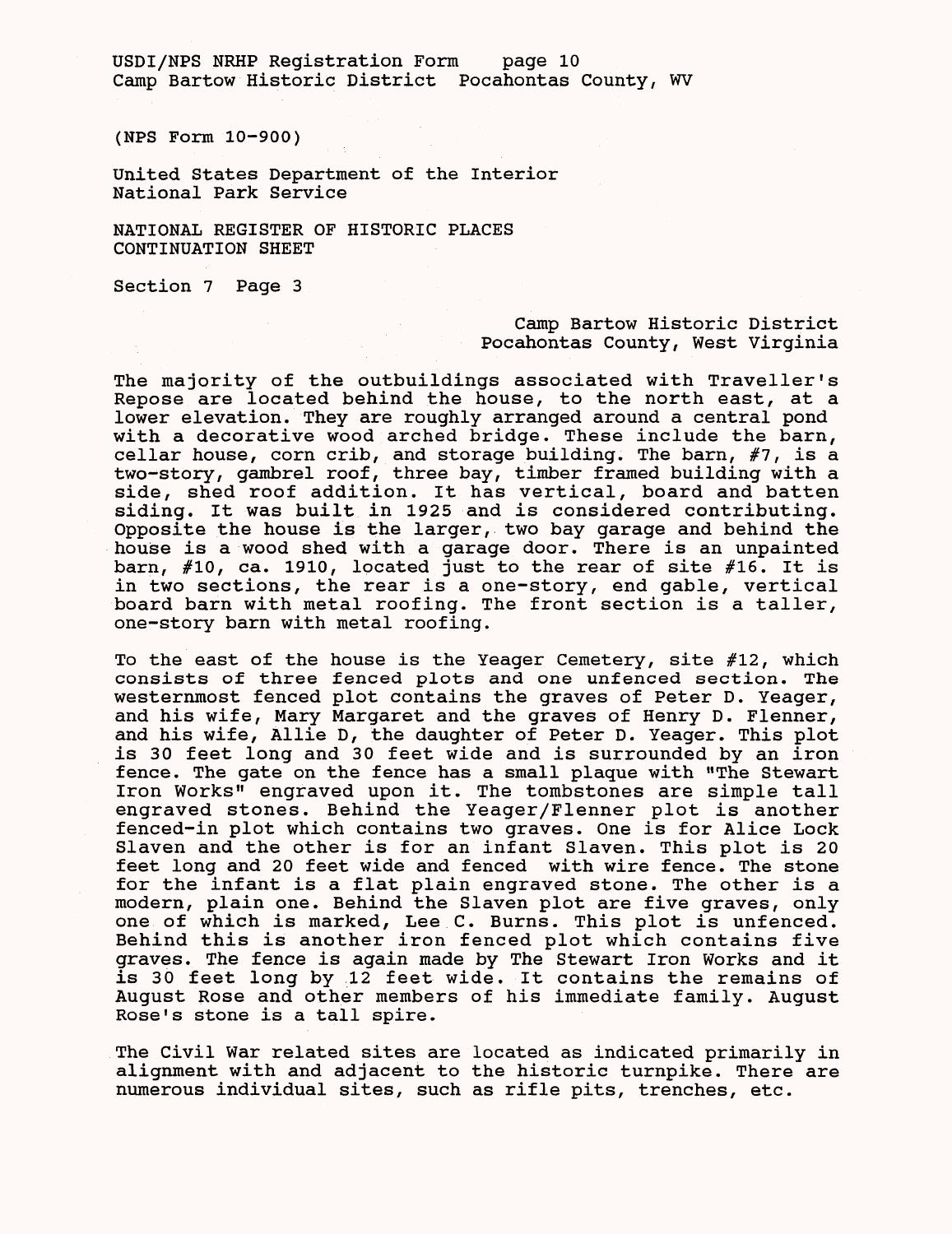USDI/NFS NRHP Registration Form page 9 Camp Bartow Historic District Pocahontas County, WV

(NFS Form 10-900)

United States Department of the Interior National Park Service

NATIONAL REGISTER OF HISTORIC PLACES CONTINUATION SHEET

Section 7 Page 2

#### Camp Bartow Historic District Pocahontas County, West Virginia

ion addition in the center of the front elevation. This contains three windows and scroll verge work. The siding is German on the additions and clapboard elsewhere. The verge work is mirrored on the fascias, with dropped finials. Windows are one over one sash. The front porch has painted square brick posts on painted brick piers. The windows in the east rear porch enclosure are novelty four vertical panes over one sash. It was originally built in the Federal Style but due to the additions and alterations over the years this is no longer obvious. In 1912 four rooms were added to the rear to replace the original rear section and the front, second story, end gable sleeping porch was added in 1928. Currently the house has an asphalt shingle gable roof and an exposed side brick chimney on the east elevation with decorative stone inlays.

The interior of the house has a large entrance/parlor with the stairs to the second floor. To the west of this is a small bedroom. Behind the entrance room is a dining room and the kitchen. The second floor contains four bedrooms, sitting rooms, and a bath.

Interior finishes are simple; painted walls and ceilings with carpeted or wood floors. The major architectural element is the stair with a large square newel post with turned acorn finial and turned balusters. It has a paneled spandrel section.

The second residence on the property, #11, was built ca. 1898 by Peter D. Yeager for his son, William, upon his marriage. It is a simple, two-story, side gable residence with *a* rear, one and onehalf-story, shed roof addition. There is a central brick chimney with corbeling and a metal roof. The siding is clapboard with corner boards. The windows are vertical, two over two with simple surrounds. There is an entrance porch with a standing seam metal, hip roof with a short balustrade. The porch is supported by two square posts on the front and there is a scrolled enclosed balustrade. The foundation is stone. There is also a small balustraded canopy with large brackets over the side entrance. This is similar in detail to the front entrance porch.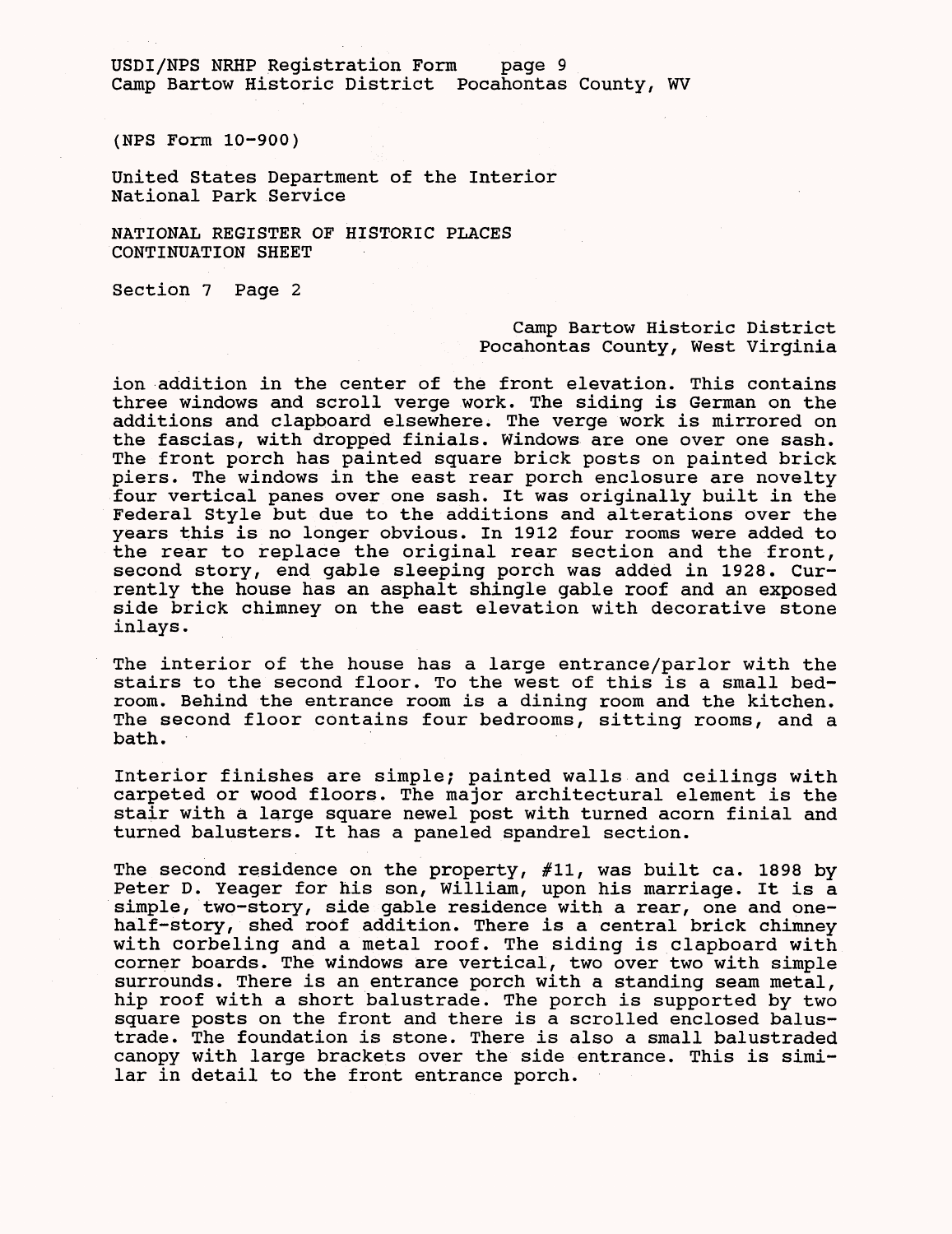USDI/NPS NRHP Registration Form page 8 Camp Bartow Historic District Pocahontas County, WV

(NPS Form 10-900)

United States Department of the Interior National Park Service

NATIONAL REGISTER OF HISTORIC PLACES CONTINUATION SHEET

Section 7 Page 1

### Camp Bartow Historic District Pocahontas County, West Virginia

The Camp Bartow Historic District is located approximately one half mile to the southeast of the town of Bartow in Pocahontas County, West Virginia. It consists of the main house, known as "Traveller's Repose;" a secondary house, the home of William Yeager; eight outbuildings associated with the farmstead; two cemeteries; a section of the Staunton and Parkersburg Turnpike; six sites associated with the Civil War battle of October 3, 1861, known as the Battle of the Greenbrier River; and the Confederate winter camp, Camp Bartow. In total there are twenty resources, nineteen are considered contributing; there is one modern camp which is considered non-contributing.

The Historic District includes Traveller's Repose, situated on the north side of the Staunton and Parkersburg Turnpike in the northeast intersection of the turnpike and State Route 92. The majority of the resources are located to the east of the house, adjacent and parallel to the turnpike, on the western slopes of Frank Mountain. These were constructed to defend the turnpike. On the south side of the turnpike are located additional fortifications, which were built to defend the turnpike and the old road northsouth from here to Greenbank, to the south. On the west side of the Greenbank Road are additional fortifications. All of the fortifications are oriented and aligned to oversee and protect the turnpike and to control the valley to the west. They provide a good observation point of the valley and the western extension of the turnpike from this intersection. Union advances were expected from the west.

Traveller's Repose sits at the intersection of the turnpike and Route 250 on a small rise overlooking the Greenbrier River. It is surrounded by the outbuildings and a second residence a few hundred yards to the east. One garage is located across the turnpike. Traveller's Repose, #1, was built in 1869 by Peter D. Yeager with James Elliott being secured as the carpenter. It replaced an earlier structure which had been burned during the Civil War. It is a two-story, side gable residence. It is five bays wide with a rear, projecting, two-story center ell addition. There is a one-story, hip roof porch on the front and both sides of the rear ell. There is a second floor projecting gable pavil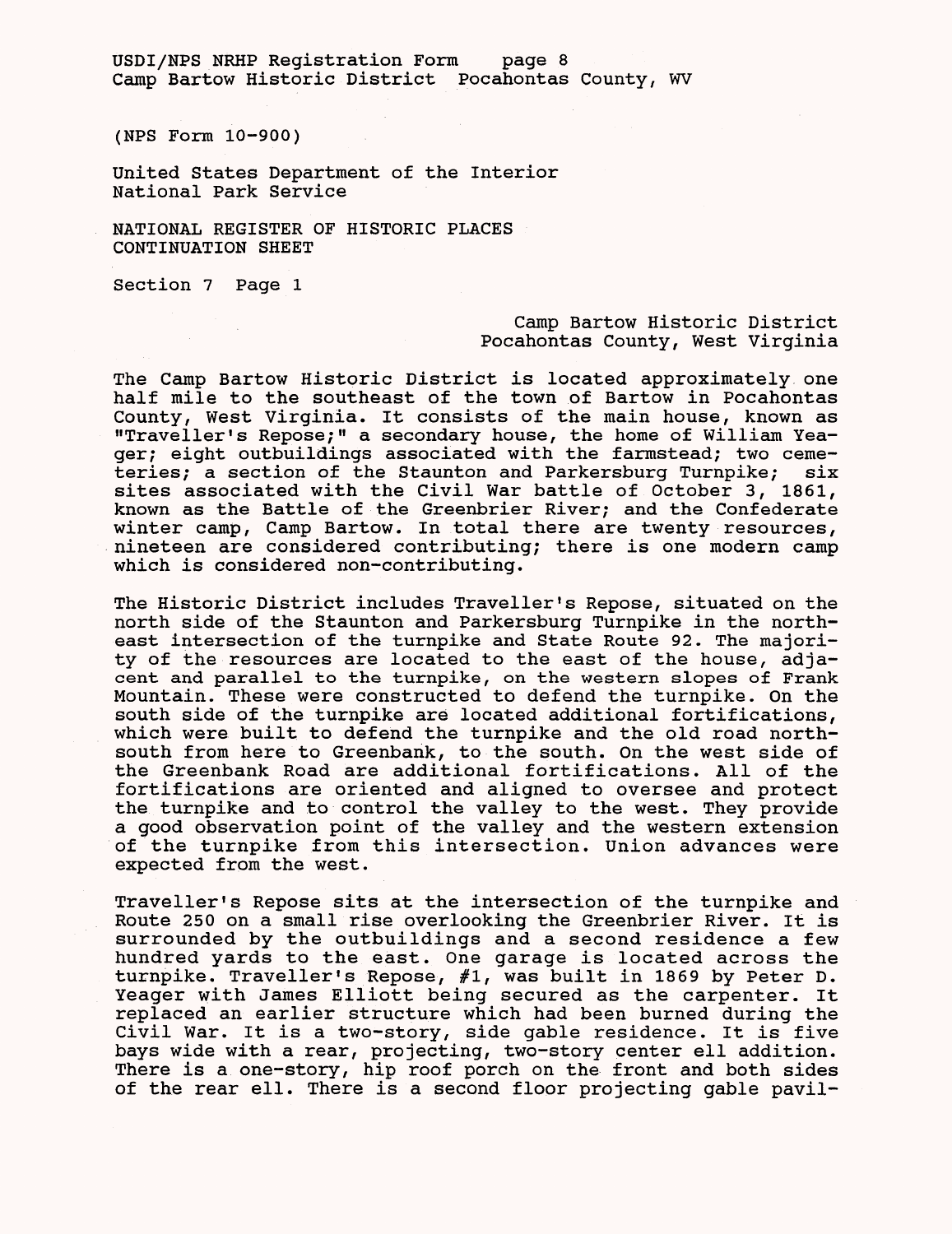USDI/NFS NRHP Registration Form page 17 Camp Bartow Historic District Pocahontas County, WV

(NFS Form 10-900)

United States Department of the Interior National Park Service

NATIONAL REGISTER OF HISTORIC PLACES CONTINUATION SHEET

Section 8 Page 3

#### Camp Bartow Historic District Pocahontas County, West Virginia

Virginia; the 23rd Virginia; the 25th Virginia; and the 21st Virginia Volunteers plus Rice's, Shumaker's and Anderson's batteries. Local volunteers, underscoring the importance of maintaining a presence in western Virginia, included the "Pocahontas Riflemen" which formed at Greenbank and participated in a march to the top and over Cheat Mountain in May 1861. From here to Huttonsville where they received minor training, then they were discharged until June of 1861, when they were banded together to form Company G of the 31st Virginia Regiment, composed of western Virginia companies. They continued with Johnson throughout the War, including the Battle at Spotsylvania in 1864.

The camp was occupied for a relatively short period. This spanned from after the retreat from the Corrick Ford Battle on July 13, 1861 to at least the end of November of 1861. According to the reports of the Official Records there were approximately 1,500 soldiers present at the Camp on November 17, 1861. Jackson believed that the Camp Bartow position was essentially poorly defensible due to the natural terrain and location. He moved from here to the winter camp on the top of Allegheny Mountain. It is reported that the summer and fall of 1861 were particularly cold and wet. The southern troops had difficulty with the weather and health concerns at the camp. This is particularly true of the Georgia Regiments. Dysentery was rampant at the camp, as were other diseases. A possible verification of this is the large unmarked graveyard in the district associated with the camp. Here are located 82 graves, mostly unmarked, associated with the regiments encamped at Bartow. This includes the grave of Elijah Brunshaw (Brunner), a private who died September 30, 1861 from disease.

The Camp Bartow Historic District is significant under Criterion A for its association with the Battle of Greenbrier River, on October 3, 1861. The battle gave the Confederates encamped at Bartow the opportunity to test the merit of the fortifications that had been praised previously. The battle is significant for its timing in the overall campaign in western Virginia. Prior to this, the Confederates had suffered numerous defeats and were on the defensive retreat in the theater. They were routed at Philip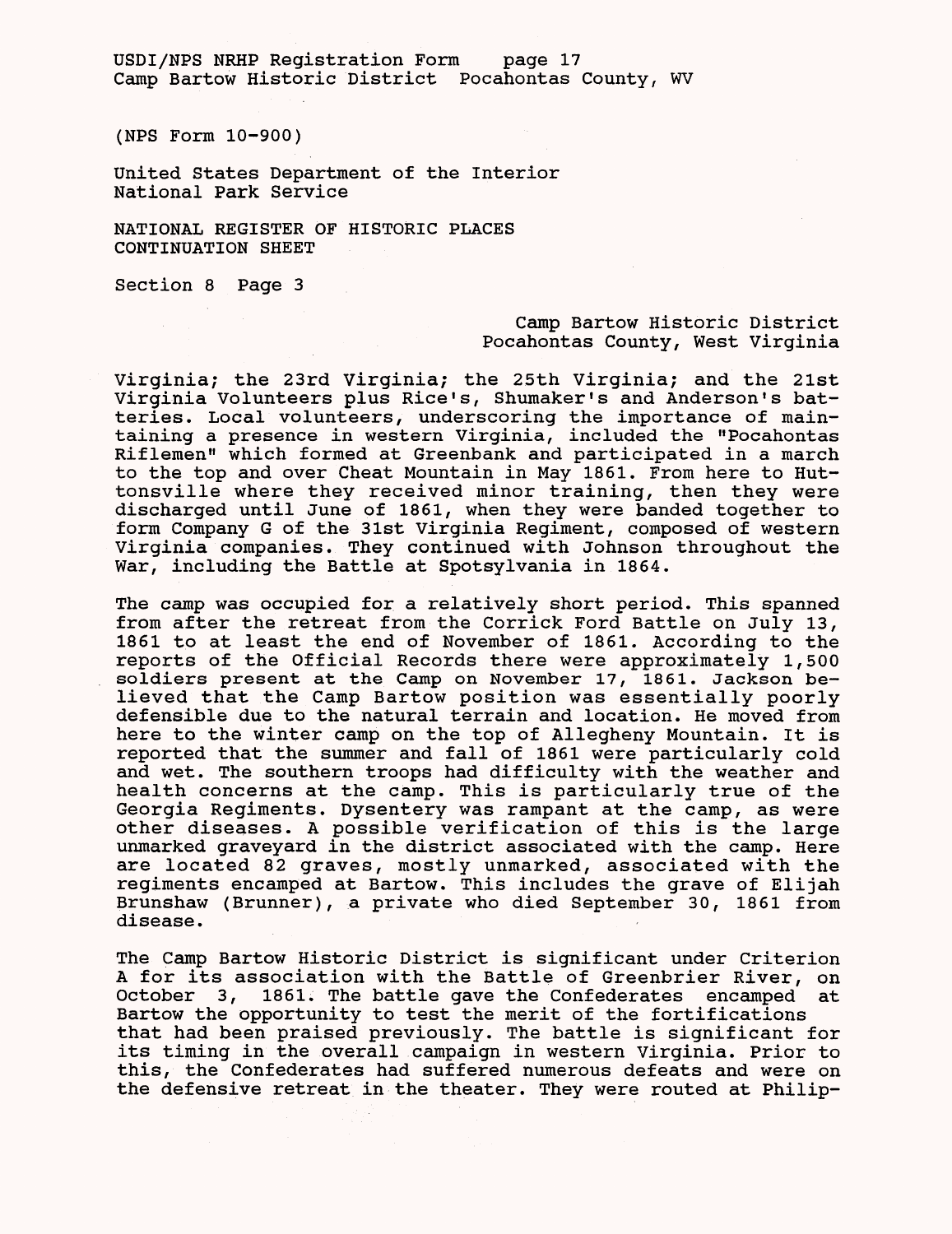USDI/NPS NRHP Registration Form page 18 Camp Bartow Historic District Pocahontas County, WV

(NPS Form 10-900)

United States Department of the Interior National Park Service

NATIONAL REGISTER OF HISTORIC PLACES CONTINUATION SHEET

Section 8 Page 4

# Camp Bartow Historic District Pocahontas County, West Virginia

pi, defeated at Laurel Hill and Rich Mountain, and suffered the loss of a commander, the first in the War, at Corrick's Ford. This series of disasters resulted in a retreat back to Monterey. The advance and establishment of a camp at Bartow was the first step in regrouping and reorganizing. Then the Confederates would suffer another setback in General R.E. Lee's attack of Cheat Mountain. The test of the army's mettle would come at the first battle following this series. The Battle of Greenbrier River provided the army with a much needed victory and secured the all important pass through the Alleghenies to the Valley of the Virginias. It was important for the South to control the valley and the passes to keep the Union Army from having free access up and down the valley.

The Battle began with a 5,000 man advance of Union force under General Joseph J. Reynolds. They initially encountered the advance guard to the west of the camp. Following this the Union opened with artillery from the west which was directed to the center of the camp. The Confederates countered with artillery from the fortifications and a spirited defense on the left, south west, flank. Here the terrain was steep, mountainous, and heavily wooded. The Union advance on the right, north, flank was also repulsed and artillery took up the battle. The Union artillery expended solid shot, spherical case, and at times canister on the left flank. They are reported to have engaged eight pieces in the battle. The Confederate artillery, under the command of Shumacker, Rice, Anderson and Deshler, consisted of a total of six pieces, one rifled.

The Union artillery barrage lasted four hours. The entire battle lasted from 7:00 am to 2:30 pm. The Confederates were unable to pursue the retreating Union troops due to the lack of cavalry at the camp. Confederate losses are placed at six killed, thirty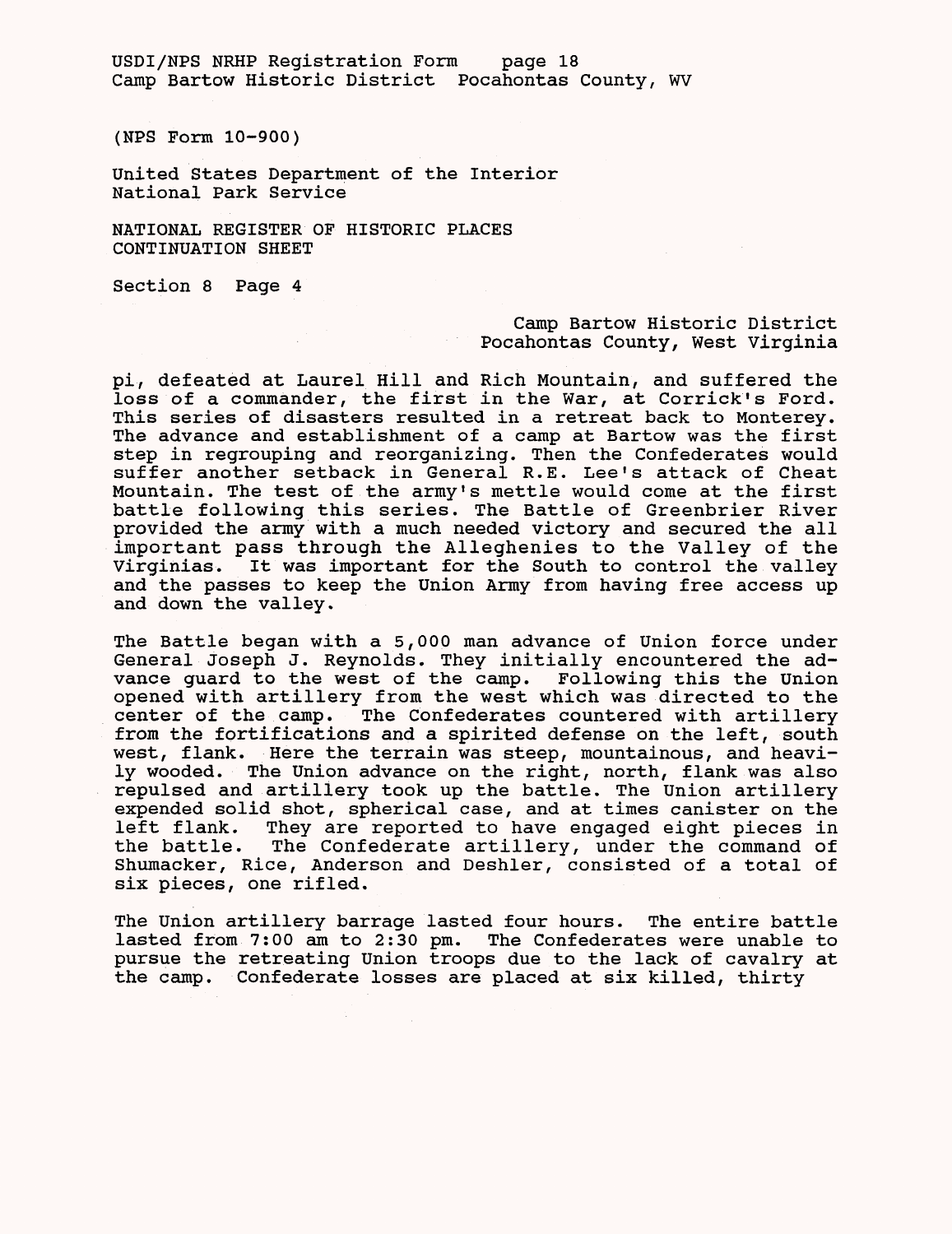USDI/NPS NRHP Registration Form page 19 Camp Bartow Historic District Pocahontas County, WV

(NPS Form 10-900)

United States Department of the Interior National Park Service

NATIONAL REGISTER OF HISTORIC PLACES CONTINUATION SHEET

Section 8 Page 5

# Camp Bartow Historic District Pocahontas County, West Virginia

three wounded, and thirteen missing. The Union losses were reported as eight killed and thirty-five wounded. In all, the battle was a success for the Confederates against superior numbers. The value of the fortifications was proven during the battle.

The Camp Bartow Historic District is also significant under Criterion A for its association with the Staunton and Parkersburg Turnpike. The original Traveller's Repose was the first overnight stage stop west of the Allegheny Mountains as well as the first county post office, established in 1814. Traveller's Repose was a favorite stopping off point for many, including Abraham Lincoln when he was a U.S. Representative from Illinois. It was the midway point between Staunton and Parkersburg. The Turnpike was one of the most heavily traveled east-west thoroughfares. It was used by immigrants traveling west; by statesman and politicians from the West going to and from Washington, D.C.; and citizens going to and from Richmond, Virginia. The inn of Traveller's Repose was mentioned in the writings of Porte Crayon, Ambrose Bierce, Joseph Hergesheimer and others.

The turnpike was constructed under surveys completed by Claudius Crozet, one of Napoleon Bonaparte's engineers. The turnpike is 209 miles long and passed through six counties. Captain Claudius Crozet was a French artillery officer under Napoleon. He left Europe following the Battle of Waterloo in 1816. He taught at the US Military Academy until 1823. He was the principal engineer of Virginia between 1823-1831 and 1838-1843. He was responsible for the two major east-west roads through West(ern) Virginia, the James River and Kanawha Canal, and the Northwestern Turnpike. He and other engineers conducted surveys in Virginia to determine routes and the feasibility of constructing roads. He was not responsible for the actual construction, but did oversee part of the construction, and often disagreed with the turnpike companies. He also advocated the need for accurate maps for the state and produced a number of them, including the notable 1848 map of Virginia.

The Virginia Assembly passed a Turnpike act in 1817 which, among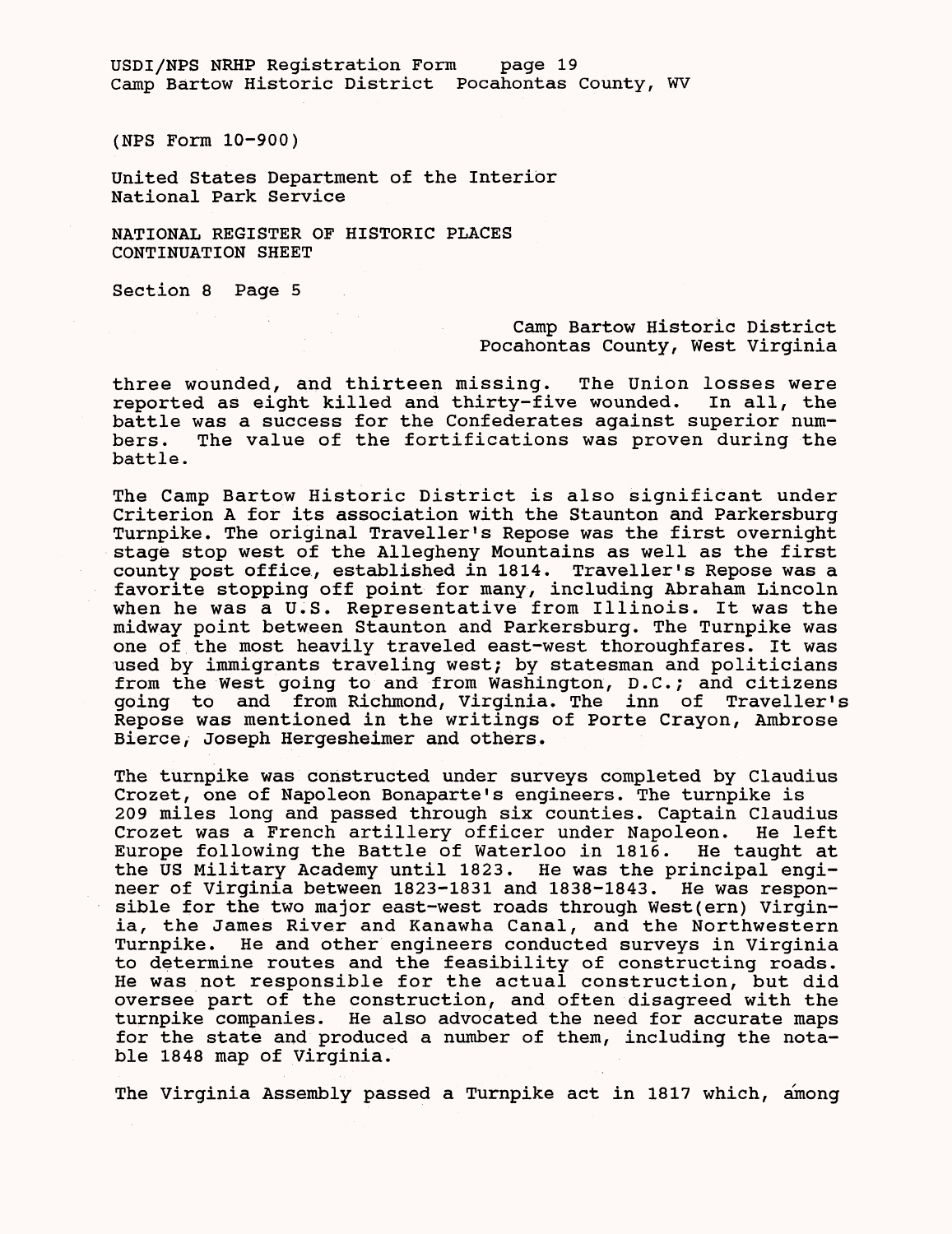USDI/NFS NRHP Registration Form page 20 Camp Bartow Historic District Pocahontas County, WV

(NFS Form 10-900)

United States Department of the Interior National Park Service

NATIONAL REGISTER OF HISTORIC PLACES CONTINUATION SHEET

Section 8 Page 6

Camp Bartow Historic District Pocahontas County, West Virginia

other things, regulated the specifics of the roads. This included the width, 60 feet and the width of the graveled section, 15 feet.

The Staunton and Parkersburg Turnpike was planned in 1838 with the final gap at Beverly to Weston finished in 1846. There had been interest as early as 1823 with a small appropriation in 1824. The western alignment, from Weston to Parkersburg was to be selected by the engineer in 1828. Additional monies were allocated in the form of a lottery in 1830. In 1838 an act authorized the Board of Public Works to borrow \$150,000.00 and the work began at both ends of the turnpike. The route through Randolph County was changed in 1842, to include Beverly as a point on the route. This resulted in a longer route and increased financial responsibilities for the citizens of Randolph County. In 1845 an act authorized loans for the completion of the road between Beverly and Weston. The turnpike was linked to the James River and Kanawha Turnpike by the Weston to Gauley Bridge Turnpike in 1848. There were various appropriations and loans in the years prior to the Civil War for repairs, bridges and upkeep. In June of 1861, the Virginia Convention authorized the Governor to make repairs on the road in Randolph County for military purposes. This underscores the significance of the road to the war effort of both armies.

At Travelers Repose, the turnpike begins a long ascent up the Allegheny Mountain. This provided a convenient stopping point midway on the road and at a critical juncture at Bartow.

After the War, the road continued in use and significance, but was in poor condition. It was used primarily for local traffic. In Randolph County, toll collection continued until 1898.

The Camp Bartow Historic District is significant under Criterion A for its association with the settlement and development of Pocahontas County and the association with the Yeager family. The Bartow area was first settled by several families of German origin. The Yeager family was one of them. John Yeager, the patriarch, was brought up near Lancaster City, Pa. He was born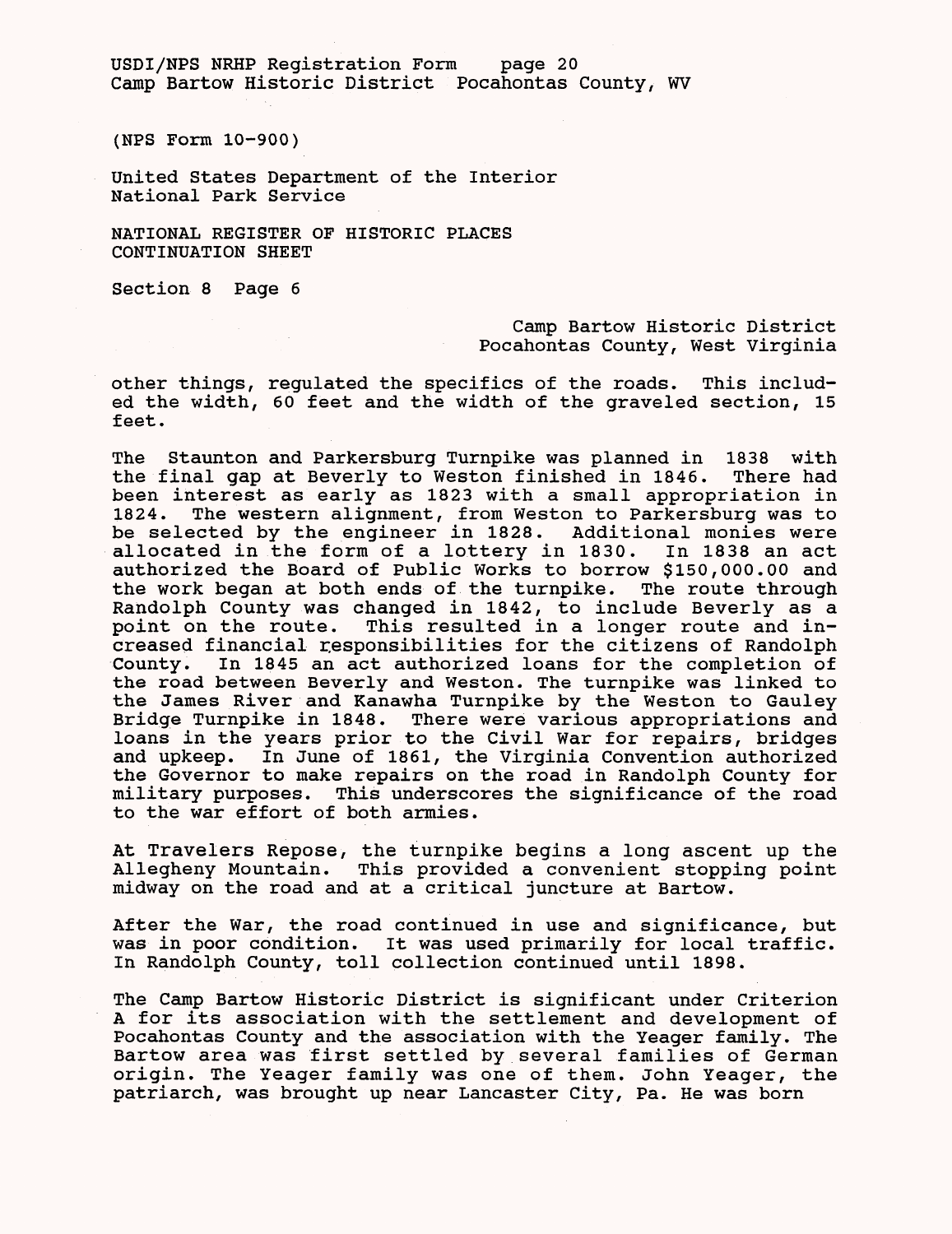USDI/NFS NRHP Registration Form page 21 Camp Bartow Historic District Pocahontas County, WV

(NFS Form 10-900)

United States Department of the Interior National Park Service

NATIONAL REGISTER OF HISTORIC PLACES CONTINUATION SHEET

Section 8 Page 7

### Camp Bartow Historic District Pocahontas County, West Virginia

there on October 5, 1762 and later emigrated to Virginia and visited the settlements of Sugar Grove and Crabbottom. He married Phoebe A. Hohl (Hull) in 1783 at Crabbottom and they had three sons, John, Jacob and Andrew and six daughters. John was a farmer and hunter. After finding most of the land in the area already patented he came to the Upper Greenbrier Valley. His name is first recorded when his patent was granted on August 8, 1782 by the Commonwealth of Virginia. The survey for the land was made and entered April 8, 1794. The patent was completed and signed by Governor Brook October 6, 1796 and was for 100 acres lying on the south side of the Greenbrier River. John was in the Valley prior to 1782 selecting, surveying, and claiming land. Phoebe, known as Anise, died at Traveller's Repose on May 8, 1815. John died January 7, 1833, also at Traveller's Repose. Both are buried on the farm with only crude field stones to mark their graves.

Jacob was born at Traveller's Repose and later in life amassed several thousand acres in Pocahontas County. He became one of the largest landowners of his time. Jacob's son, John, died in December, 1861 after participating in the Civil War as a scout for the Confederates. Andrew died at Highland, Virginia in 1861 where he and his son had fled to escape the rigors of the Civil War. He and his son, Martin, died of typhoid fever.

Other immigrant families associated with the Camp Bartow area are the Arbogasts, the Burners and the Slavens.

The Camp Bartow Historic District is also significant under Criterion B for its association with Peter Dilley Yeager. Peter Dilley Yeager, son of Andrew, was born in Pocahontas County in 1830. He was a farmer and inn keeper. He rebuilt Traveller's Repose after the Civil War. He was a member of the Board of Education for 24 years and postmaster at Traveller's Repose for 52 years. Peter was a Confederate soldier and was a prisoner of war held at Camp Chase, Ohio. He was not released until July, 1865. Peter married Mary Margaret Bible and they had six children. Peter Dilley died in 1906 and was buried on the farm, site #12.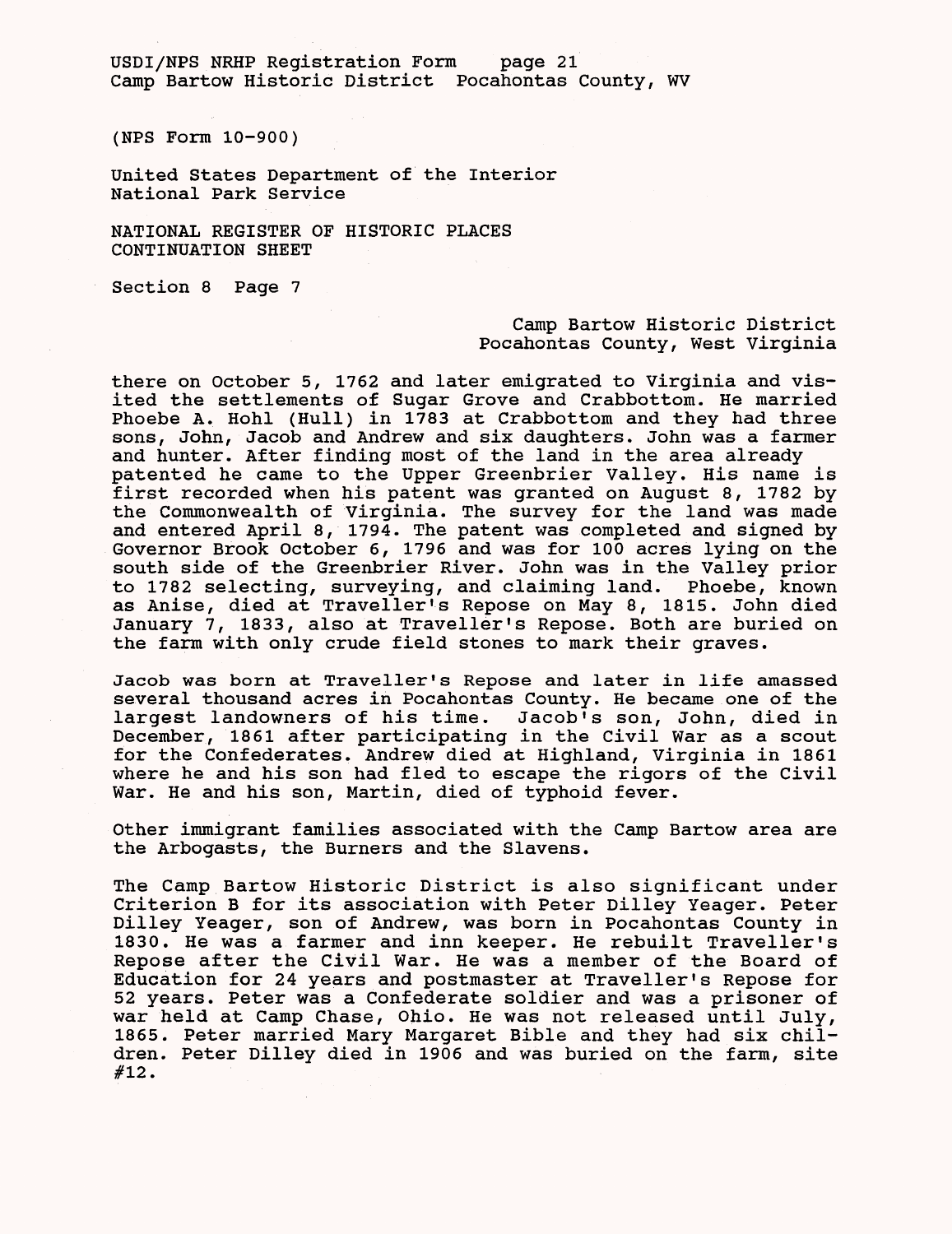USDI/NPS NRHP Registration Form page 22 Camp Bartow Historic District Pocahontas County, WV

(NPS Form 10-900)

United States Department of the Interior National Park Service

NATIONAL REGISTER OF HISTORIC PLACES CONTINUATION SHEET

Section 8 Page 8

# Camp Bartow Historic District Pocahontas County, West Virginia

Following the Civil War, Peter Yeager returned to Bartow and reconstructed the demolished inn. He successfully built up the farm and inn business and Traveller's Repose once again became a center of activity. The turnpike returned to commercial significance and many visitors continued to pass through Bartow. The inn also became the post office, once again, and Yeager was postmaster. He also served as toll collector on the turnpike, which continued the toll system until 1898.

Peter Yeager rebuilt the farm and added to it. This included the house (#11) he built for his son, William Yeager, in 1898. William continued in his father's footsteps and was postmaster for a period. He also was engaged in the timber industry, a major Pocahontas County industry.

Following Peter Yeagers' death in 1906, Joseph Gum purchased the property and lived there until 1912, when it was purchased by Brown Beard. Brown was the great great grandson of John Yeager. The Beards settled in and developed the inn into a major farm. Many of the farm buildings, and alterations and additions to the house were done by Brown. He removed Traveller's Repose from the inn business and turned it into a successful working farm. This development period extends to 1940 reflecting the continued significance of the site as a rural agricultural element in the development of the county and region in the early twentieth century. The farm continued as one of the county's largest working farms, and the last of the outbuildings on the site were constructed in 1940. These reflect the continued viability of the farm and its significance in Pocahontas County's development into the first half of the twentieth century. With Beard being a descendent of John Yeager, control of Travelers Repose once again returned to the Yeager family and the contribution of this family to the development of the region persisted. The farm has stayed in the Beard family to this day.

Other important persons associated with the district include Confederate General Henry R. Jackson, Confederate Colonel Edward Johnson and Colonel William L. Jackson, Confederate. Henry Rootes Jackson was born in 1820 in Georgia. He was charge' d'affaires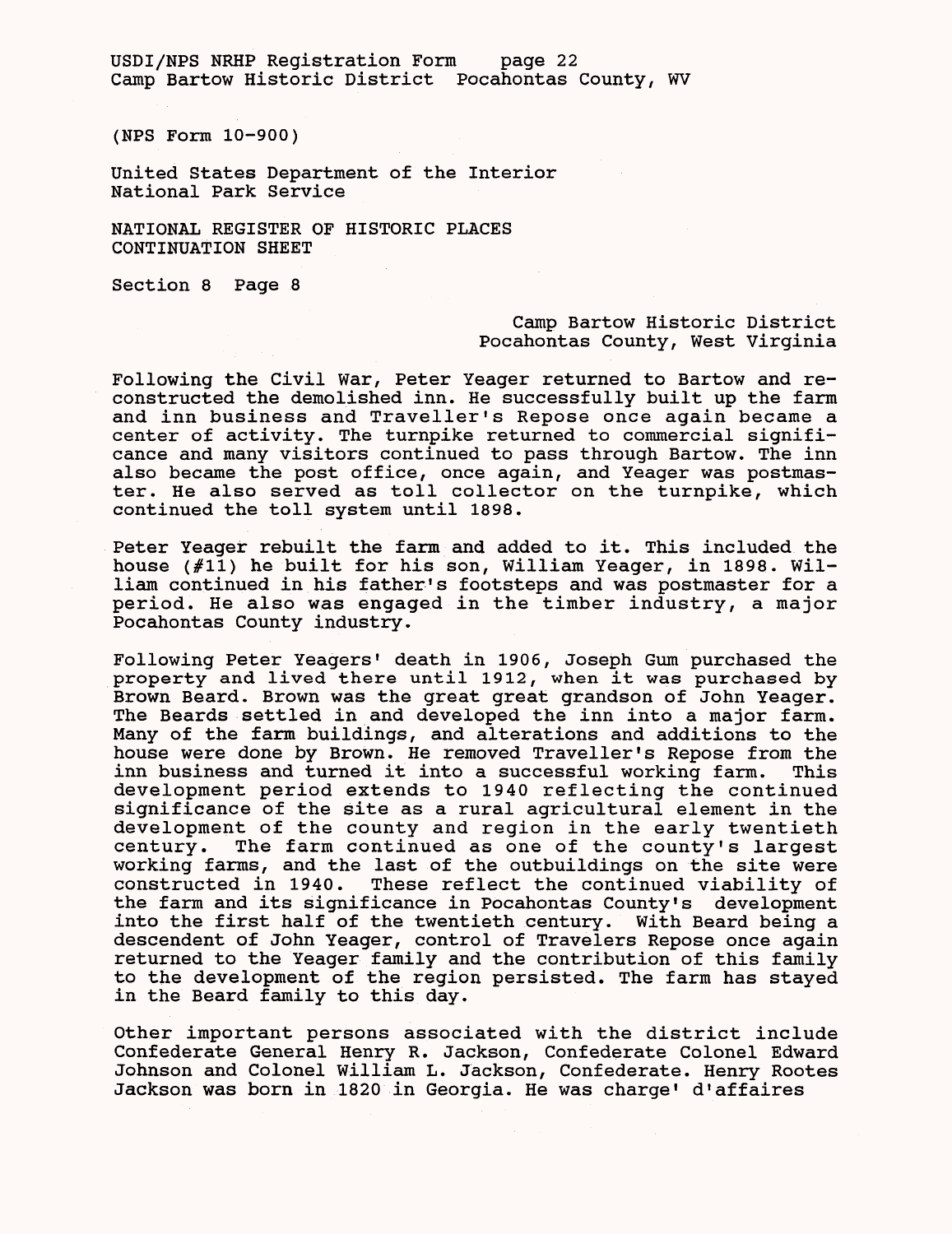USDI/NFS NRHP Registration Form page 23 Camp Bartow Historic District Pocahontas County, WV

(NFS Form 10-900)

United States Department of the Interior National Park Service

NATIONAL REGISTER OF HISTORIC PLACES CONTINUATION SHEET

Section 8 Page 9

# Camp Bartow Historic District Pocahontas County, West Virginia

and Minister Resident in Austria from 1853 to 1858. When the Civil War broke out he was appointed Brigadier General on June 4, 1861. He served in Western Virginia and was in command of the army encamped at Camp Bartow. He resigned in December of 1861 to become Major General of Georgia state troops and commanded a division. After Atlanta's fall, he was reappointed Brigadier General on September 23, 1863 and commanded a brigade at Nashville. He was captured at Nashville on December 16, 1864 and released in July of 1865. He returned to his law practice after the War and eventually became Minister to Mexico from 1885 to 1886. He died in 1898.

Colonel Edward Johnson was in command of the troops encamped at Camp Bartow for a short time. He was known as "Allegheny" Johnson, after the Battle of Camp Allegheny on December 13, 1861. He was born in 1816 in Virginia. He fought in the Seminole War as an infantry man, served on the frontier and participated in the Mexican War before resigning on June 10, 1861, when he was commissioned in the Confederate Army as a Colonel with the 12th Georgia Infantry. He was appointed Brigadier General on December 13, 1861 and was wounded at McDowell, Virginia on May 8, 1862 while leading his brigade. He also fought at Winchester and Martinsburg and commanded Jackson's old division at Gettysburg after being promoted to Major General on February 28, 1863. He fought at Payne's Farm and the Wilderness and was captured at Spotsylvania's "bloody angle". He was exchanged a short time later and led his division under S.D. Lee in Hood's invasion of Tennessee and was again captured at Nashville. After the Civil War he settled into the more peaceful life of a farmer and died in 1873.

Colonel Seth Maxwell Barton, 1829-1900. Barton was serving in the infantry on the Indian frontier when the War broke out and resigned to join the CSA in June, 1861. He joined the 3rd Arkansas at Cheat Mountain and Greenbrier River and became General "Stonewall" Jackson's chief engineer that winter. He was appointed Brigadier General in 1862. He was captured at Vicksburg and subsequently paroled. He was criticized for lack of cooperation in 1864 in two campaigns. He asked for , but never received, a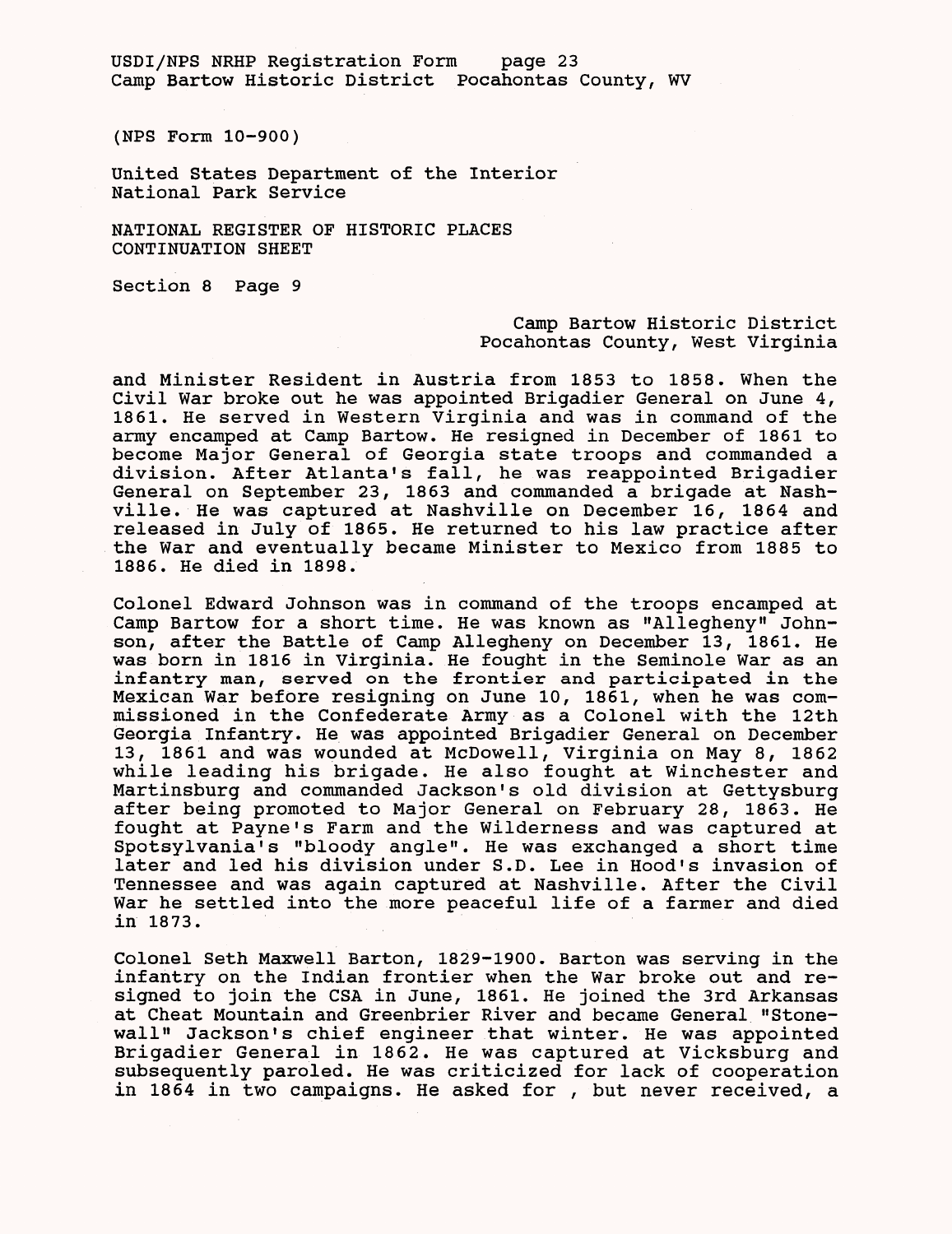USDI/NPS NRHP Registration Form page 24 Camp Bartow Historic District Pocahontas County, WV

(NPS Form 10-900)

United States Department of the Interior National Park Service

NATIONAL REGISTER OF HISTORIC PLACES CONTINUATION SHEET

Section 8 Page 10

# Camp Bartow Historic District Pocahontas County, West Virginia

court of inquiry and received compliments from the regimental commanders. He was finally captured in the fall of Richmond and released in 1865.

Colonel William L. Jackson was known as "Mudwall" and was second cousin to "Stonewall" Jackson. W.L. Jackson was born in Clarksburg, West Virginia, as was "Stonewall", in 1825. W.L. was admitted to the Bar in 1847 and had a distinguished career as an attorney. W.L. resigned in 1861 to join the Confederate Army. He rose rapidly to Colonel of the 31st Virginia Infantry. He served under Garnett and H.R. Jackson at Camp Bartow. He then served on "Stonewall" Jackson's staff until 1863 when he recruited the 19th Virginia Cavalry. He was active in the West(ern) Virginia and Shenandoah Valley campaign of 1864 and was promoted to Brigadier General on December 19, 1864. He was paroled from Texas in July 1865. He then went to Mexico for a time and then practiced law in Louisville, Kentucky as he was not allowed to practice law in his home state as an ex-Confederate. He died in Louisville in 1890. "Mudwall" was the nickname given to him in affection by his men.

The Camp Bartow Historic District is significant under Criterion D for its ability to yield information important to the patterns of three historical archaeological periods of significance. They are:

I. Ante-bellum settlement and transportation history of West Virginia (ca. 1782-1861).

II. Early Civil War Military History (1861).

III. Post-bellum adaptation in the upper Greenbrier Valley (post 1865).

Prior archaeological investigations documented within the district have focused on Period II., the Civil War camp and battle site associated with the Confederate occupation of Summer-Fall, 1861. Documented investigations include preliminary survey of the Camp Bartow area by Lewis as part of the West Virginia Centennial National Youth Science Camp in 1963. This survey documented artillery projectiles associated with the October 3, 1861 battle of Greenbrier River and drafted "preliminary maps" of the site (Lewis 1963). Further cursory field investigations were performed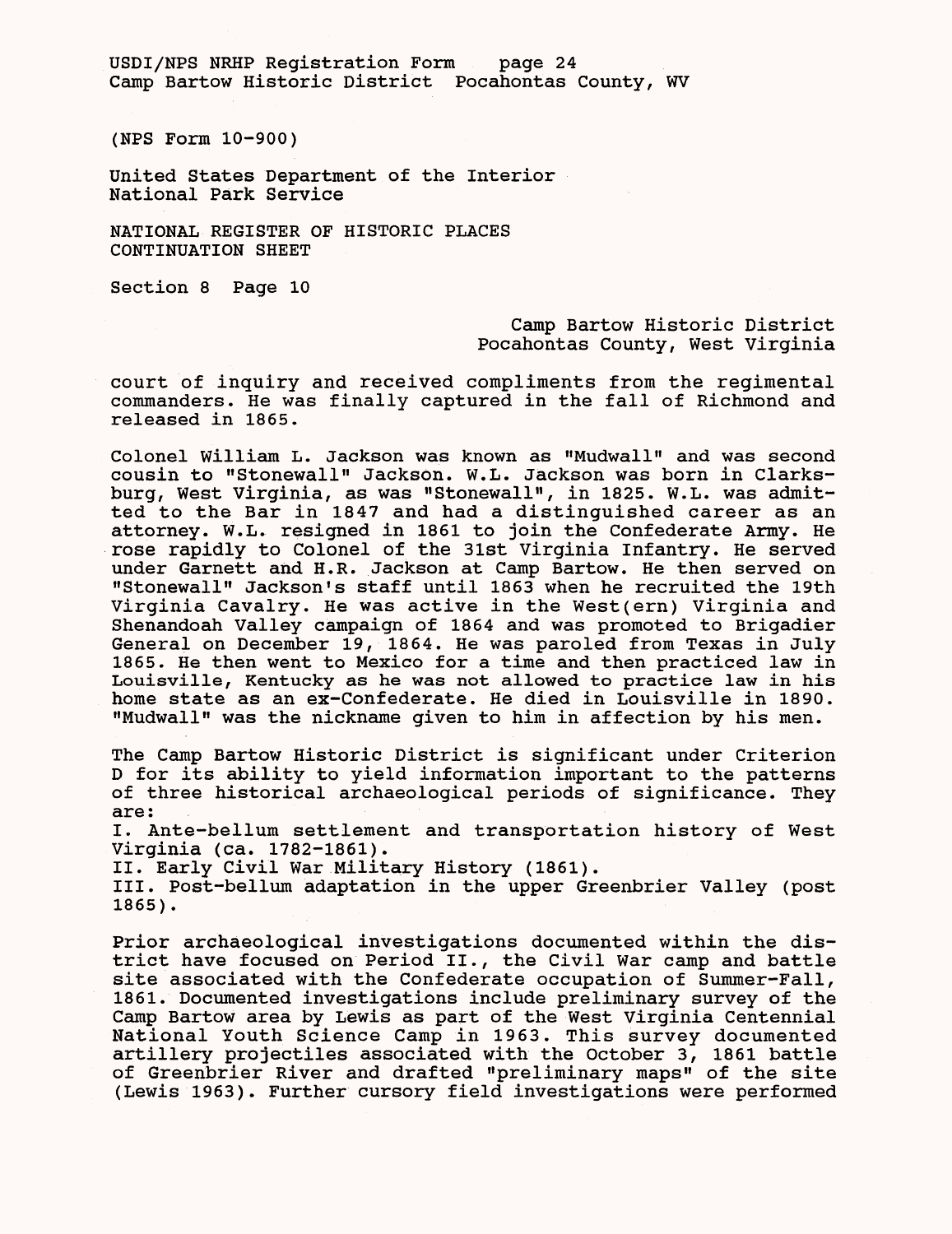USDI/NPS NRHP Registration Form page 25 Camp Bartow Historic District Pocahontas County, WV

(NPS Form 10-900)

United States Department of the Interior National Park Service

NATIONAL REGISTER OF HISTORIC PLACES CONTINUATION SHEET

Section 8 Page 11

#### Camp Bartow Historic District Pocahontas County, West Virginia

by this author (Lesser n.d.) in 1973-75, documenting site integrity and noting recovery of additional artifacts associated with the Battle of Greenbrier River. Later investigations by Monongahela National Forest personnel on **Federally-owned** portions of the district commenced in 1982 and continue to the present on an intermittent basis. This work includes preliminary survey and documentation of site integrity, periodic monitoring and Archaeological Resource Protection Act signing of portions of the district particularly sensitive to vandalism, and some documentation of extant artifact collections. An archaeological survey of a portion of the district potentially affected by a proposed bridge replacement and road relocation was recently conducted by West Virginia Division of Highways personnel (J. Breem 1995, personal com.).

These investigations collectively suggest that the district retains significant subsurface archaeological integrity. They also reveal, unfortunately, that portions of the district have been subjected to long-term vandalism associated with relic collecting. This is typical for well-documented Civil War period sites throughout the nation, particularly those occupied by Confederate troops. Despite heavy collection from portions of the district, other portions appear to have been much less impacted, based on surface observations of artifact distributions.

Research questions appropriate for further archaeological investigations within the district could include the following:

1. Comparison of material culture between this early (1861) Confederate military occupation and contemporaneous Federally occupied sites associated with it, such as Cheat Summit Fort, a listed National Register property.

2. Comparison of material culture between the district and later Civil War period sites occupied by Confederate troops.

3. Intra-site comparisons of material culture between discrete occupations of State equipped regiments documented to exist within the district from Virginia, Georgia and Arkansas. This could also include comparisons with nearby Camp Allegheny, the post occupied by many of these same troops upon abandonment of Camp Bartow.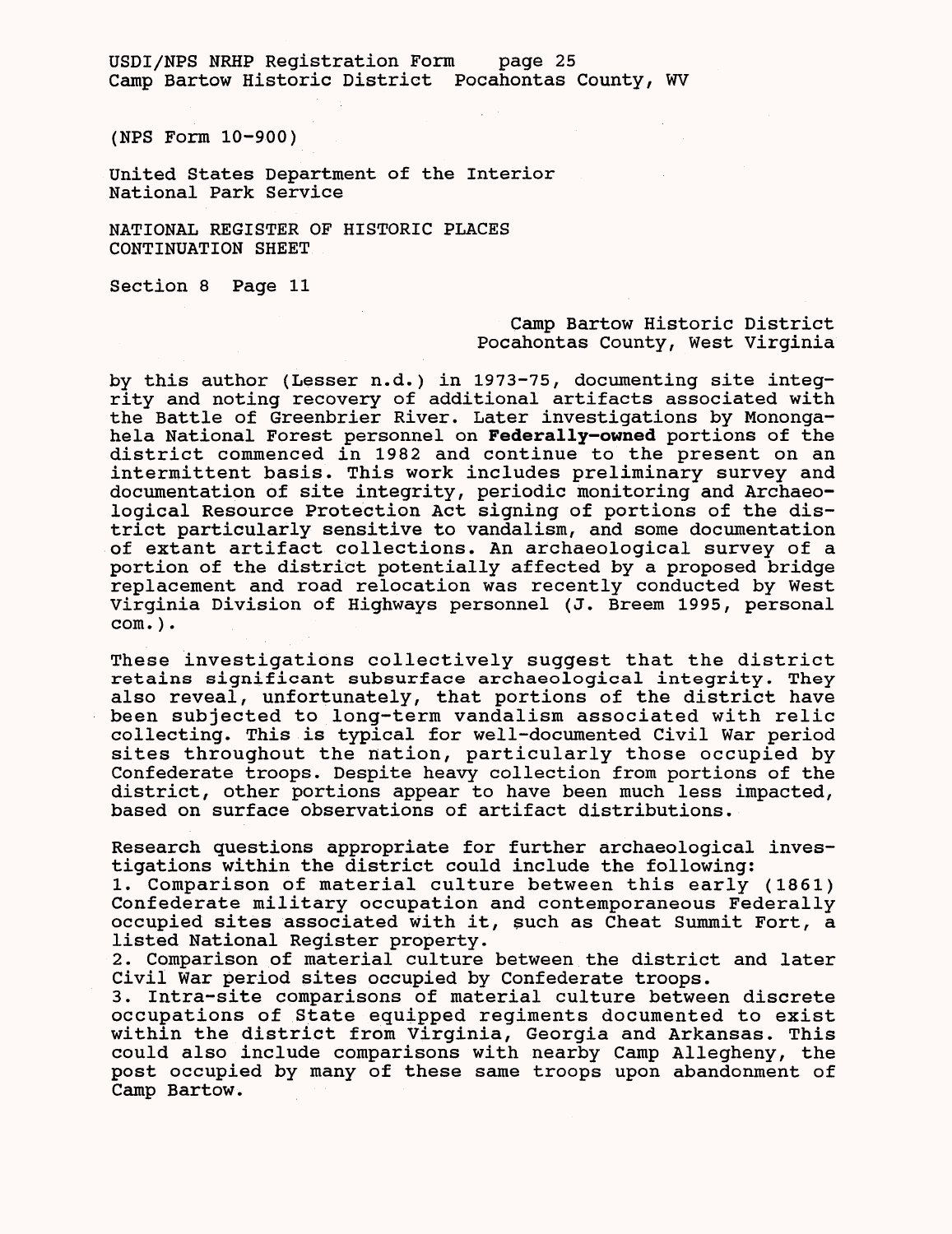USDI/NFS NRHP Registration Form page 26 Camp Bartow Historic District Pocahontas County, WV

(NFS Form 10-900)

United States Department of the Interior National Park Service

NATIONAL REGISTER OF HISTORIC PLACES CONTINUATION SHEET

Section 8 Page 12

Camp Bartow Historic District Pocahontas County, West Virginia

4. Investigations of strategies of procurement, supply, armament, and adaptation at this relatively isolated outpost.

Numerous other research strategies may be suggested. Because the district contains a domestic military occupation and a battle site, and was occupied over a relatively short time span, it is particularly amenable to various research approaches. The considerable amount of documentary resources concerning the district and comparative archaeological collections from associated sites such as Cheat Summit Fort and Camp Allegheny (Lesser et al. 1994), and Rich Mountain Battlefield (Lesser and McBride 1995) may be used to address some of the research questions above. Though the integrity of archaeological resources representative of Periods I and III are currently unknown, intact subsurface deposits associated with these contexts will likely prove to have similar potential for research.

In summary, the Camp Bartow Historic District is significant under Criterion A for its association with the Civil War Confederate summer 1861 camp, Camp Bartow. It is also significant under Criterion A for its association with the October 3, 1861 Battle of Greenbrier River. It is significant under Criterion A for its association with the Staunton and Parkersburg Turnpike, which was instrumental in the Civil War in this theater and the development before and after the War. It is also significant under Criterion B for its association with Peter Yeager, who returned after the War and rebuilt the inn and aided in the reconstruction of this region. It is significant under Criterion A for its association with the development of the county before and after the War. Finally, it is significant under Criterion D for the potential to yield information regarding historic non-aboriginal archeology, particularly in regards to the Civil War.

The period of significance relates to the era of John Yeager, the first settler and the construction of the first Traveller's Repose in 1782 up to 1940, when the site is associated with Brown Beard, descendant of the original Yeager family and the continued development of the working farm originally developed by the Yeager family.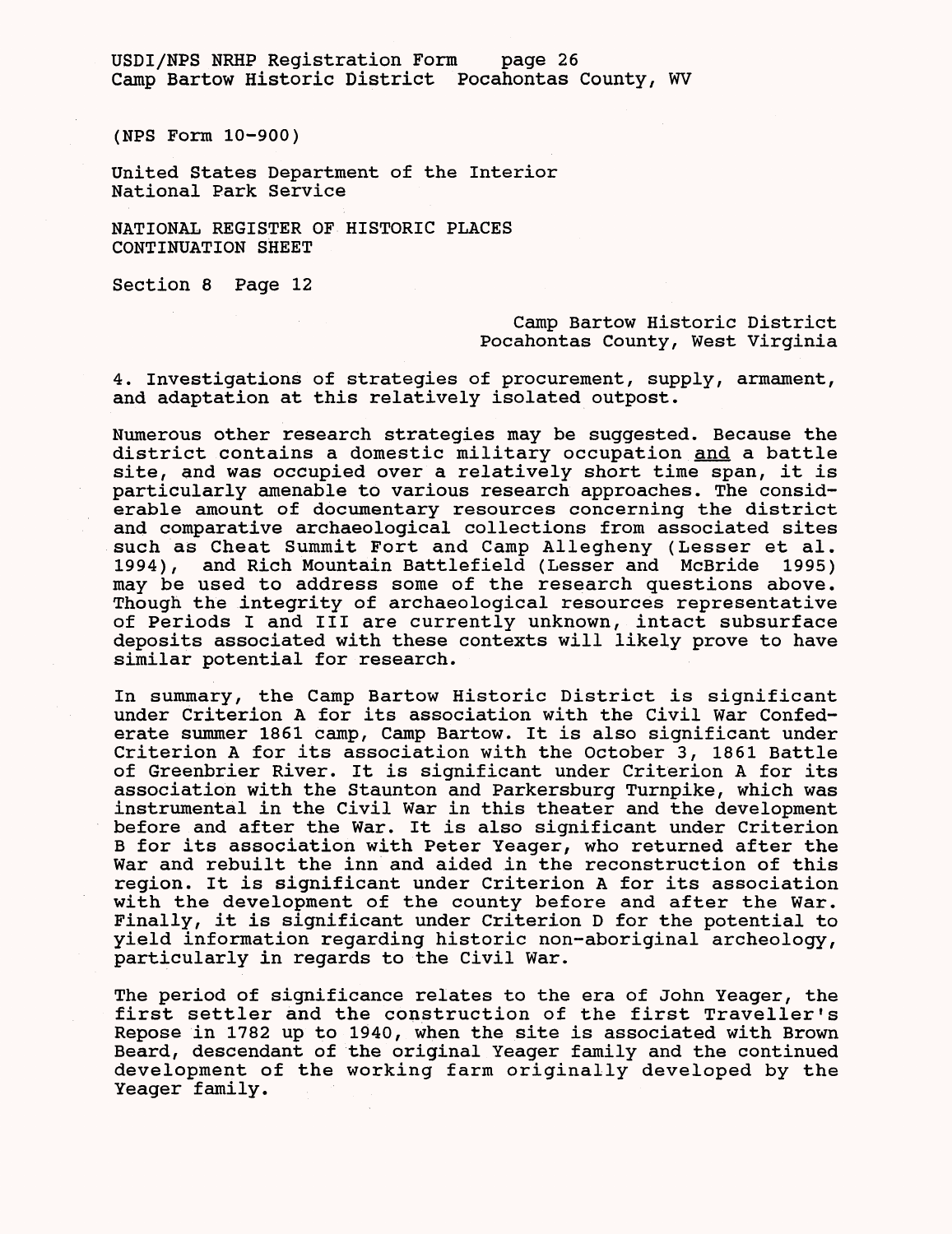USDI/NPS NRHP Registration Form page 27 Camp Bartow Historic District Pocahontas County, WV

(NPS Form 10-900)

United States Department of the Interior National Park Service

NATIONAL REGISTER OF HISTORIC PLACES CONTINUATION SHEET

Section 9 Page 1

# Camp Bartow Historic District Pocahontas County, West Virginia

#### BIBLIOGRAPHY

 $\label{eq:2.1} \frac{1}{\sqrt{2}}\int_{\mathbb{R}^{3}}\left|\frac{d\mathbf{y}}{d\mathbf{x}}\right|^{2}d\mathbf{x}^{2}d\mathbf{x}^{2}d\mathbf{x}^{2}d\mathbf{x}^{2}d\mathbf{x}^{2}d\mathbf{x}^{2}d\mathbf{x}^{2}d\mathbf{x}^{2}d\mathbf{x}^{2}d\mathbf{x}^{2}d\mathbf{x}^{2}d\mathbf{x}^{2}d\mathbf{x}^{2}d\mathbf{x}^{2}d\mathbf{x}^{2}d\mathbf{x}^{2}d\mathbf{x}^{2}d\mathbf{x}^{2}d\$ 

Badger, Captain Joseph. The War of The Rebellion; A Compilation of the Official Records of the Union and Confederate Armies. Official Records of the Operations in MD., N.VA., and W.VA. Series 1, Volume XLVI.

Baxter, Phyllis. Staunton-Parkersburg Turnpike Historic Resource Survey. Unpublished report.

Boatner, Mark M. III. The Civil War Dictionary. Vintage Books, Random House, Inc., New York, 1959.

Bradford, Ned. Battles and Leaders of the Civil War. The Fairfax Press, New York. 1979.

Callahan, James Morton. Semi-Centennial History of West Virginia. Semi-Centennial Commission of West Virginia. 1913.

Cohen, Stan B. A Pictorial Guide To West Virginia's Civil War Sites And Related Information. Pictorial Histories Publishing Co., Inc. Charleston, WV 25404. 1990.

Comstock, Jim. The West Virginia Heritage Encyclopedia Richwood, West Virginia, 1976.

Historic photographs. West Virginia collection. West Virginia University.

Hull, William Henry. Personal letters.

Jackson, General H.R. The War of The Rebellion: A Compilation of the Official Records of the Union and Confederate Armies. Official Records of the Operations in MD., N.VA., and W.VA. *.* Engagement at Greenbrier River, W.VA. Series 1, Volume V.

Kincaid, Jane. Traveler's Repose. Beckley Post Herald.

Lesser, W. Hunter. Battle at Corricks Ford Confederate Disaster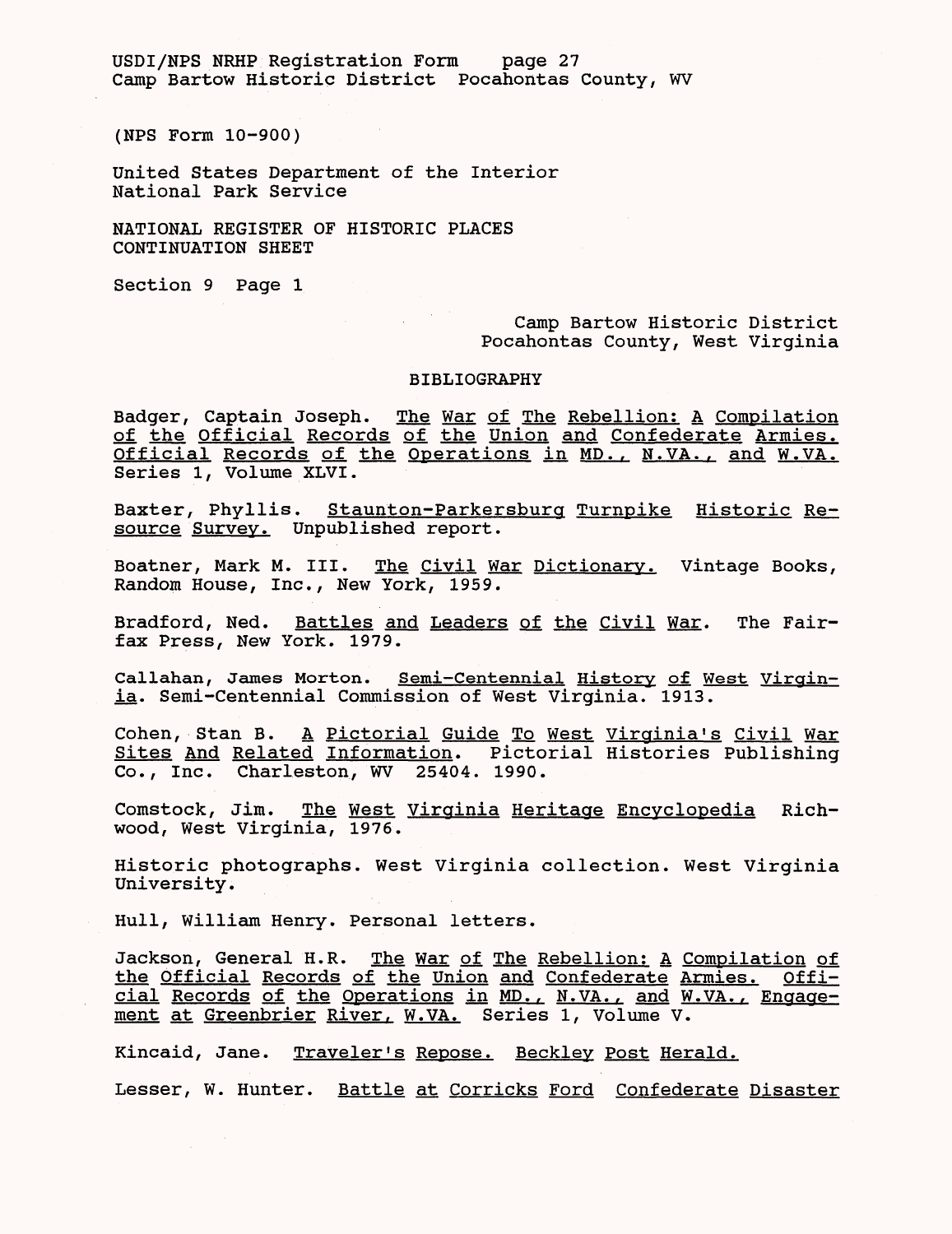USDI/NPS NRHP Registration Form page 28 Camp Bartow Historic District Pocahontas County, WV

(NPS Form 10-900)

United States Department of the Interior National Park Service

NATIONAL REGISTER OF HISTORIC PLACES CONTINUATION SHEET

Section 9 Page 2

Camp Bartow Historic District Pocahontas County, West Virginia

#### BIBLIOGRAPHY

and Loss of a Leader. McClain Printing Company, Inc. Parsons, WV 26286. 1993.

Lesser, W.H. K.A. McBride and J.G. Brashler. "Cheat Summit Fort and Camp Allegheny: Early Civil War Encampments in West Virginia" in Look To The Earth: Historical Archaeology and the American Civil War. Edited by C.R. Geier and S.E. Winter. The University of Tennessee Press, Knoxville, 1994.

Lesser, W.H. and W.S. McBride. "An Archaeological Survey of Portions of Rich Mountain Battlefield Historic District, Randolph County, West Virginia." Report submitted to the Rich Mountain Battlefield Foundation, P.O. Box 227, Beverly, West Virginia, 1995.

Lewis, C.M. "Camp Allegheny: A survey of Confederate Winter Quarters." in The West Virginia Archaeologist. No. 16, pp. 33- 45, 1963.

Kemp, E.L. and J.K. A History of the Weston & Gauley Bridge Turnpike. Unpublished report under a contract with the US Army Corps of Engineers. 1979.

Map of the Greenbrier River Battleground at Bartow, Pocahontas County. Drawn by a soldier of the 1st Georgia Infantry. Courtesy of Emory University.

Map, privately printed. West Virginia University.

Miller, Thomas Condit and Maxwell, Hu. West Virginia And Its People. Lewis Historical Publishing Company, New York. 1913.

Pocahontas Times.

Rice, Otis K. West Virginia A History. The University Press of Kentucky, Lexington, KY. 1985.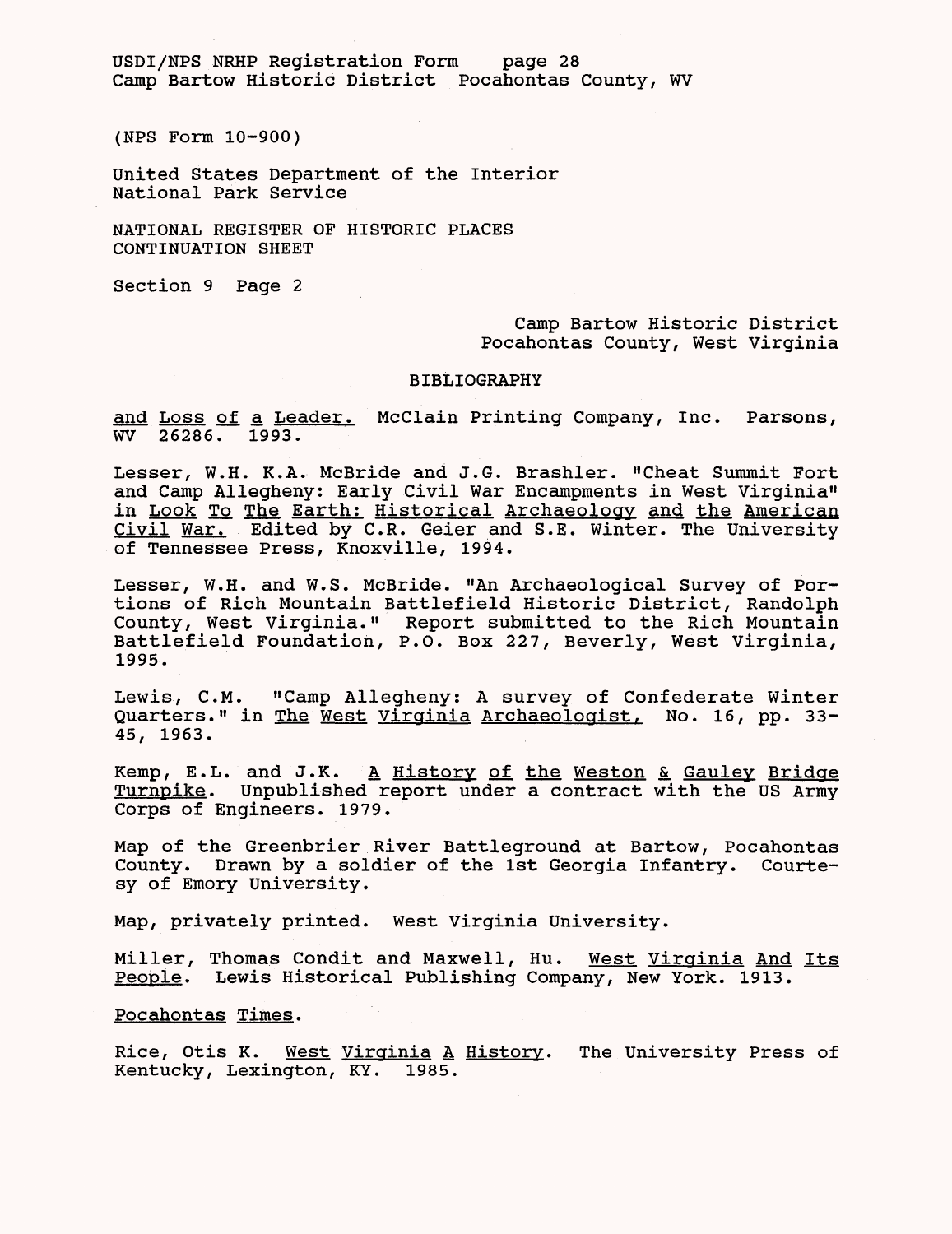USDI/NPS NRHP Registration Form page 29 Camp Bartow Historic District Pocahontas County, WV

(NPS Form 10-900)

United States Department of the Interior National Park Service

NATIONAL REGISTER OF HISTORIC PLACES CONTINUATION SHEET

 $\sim 10^{-1}$ 

Section 9 Page 3

Camp Bartow Historic District Pocahontas County, West Virginia

### BIBLIOGRAPHY

USDA Forest Service, Monongahela National Forest Heritage Resource Site Record Files, Elkins, West Virginia.

Warner, Ezra T. Generals In Gray. LSU Press. 1959.

 $\label{eq:2.1} \frac{1}{\sqrt{2}}\left(\frac{1}{\sqrt{2}}\right)^{2} \left(\frac{1}{\sqrt{2}}\right)^{2} \left(\frac{1}{\sqrt{2}}\right)^{2} \left(\frac{1}{\sqrt{2}}\right)^{2} \left(\frac{1}{\sqrt{2}}\right)^{2} \left(\frac{1}{\sqrt{2}}\right)^{2} \left(\frac{1}{\sqrt{2}}\right)^{2} \left(\frac{1}{\sqrt{2}}\right)^{2} \left(\frac{1}{\sqrt{2}}\right)^{2} \left(\frac{1}{\sqrt{2}}\right)^{2} \left(\frac{1}{\sqrt{2}}\right)^{2} \left(\$ 

 $\sim 10^{-11}$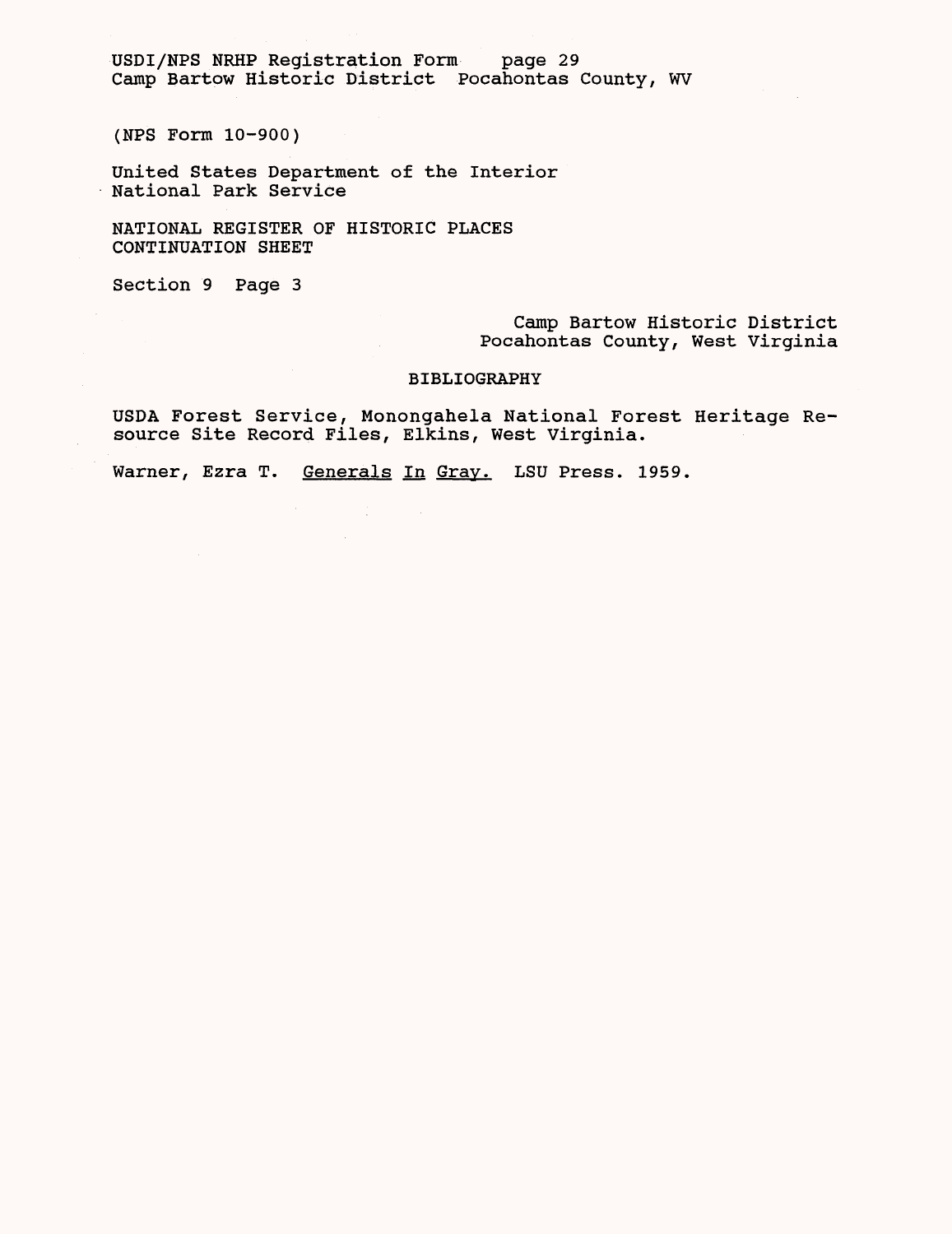USDI/NPS NRHP Registration Form page 30 Camp Bartow Historic District Pocahontas County, WV

(NPS Form 10-900)

United States Department of the Interior National Park Service

NATIONAL REGISTER OF HISTORIC PLACES CONTINUATION SHEET

Section 10 Page 1

# Camp Bartow Historic District Pocahontas County, West Virginia

#### VERBAL BOUNDARY DESCRIPTION:

The boundaries of the Camp Bartow Historic District are shown as the dotted line on the accompanying map titled "Camp Bartow Historic District-Pocahontas County, West Virginia" dated May 1995.

 $\sim 10^{-11}$ 

### BOUNDARY JUSTIFICATION:

The boundaries encompass the historic "Traveller's Repose" building, the surrounding secondary outbuildings, and all of the extant resources associated with the Battle of Greenbrier River in the Civil War.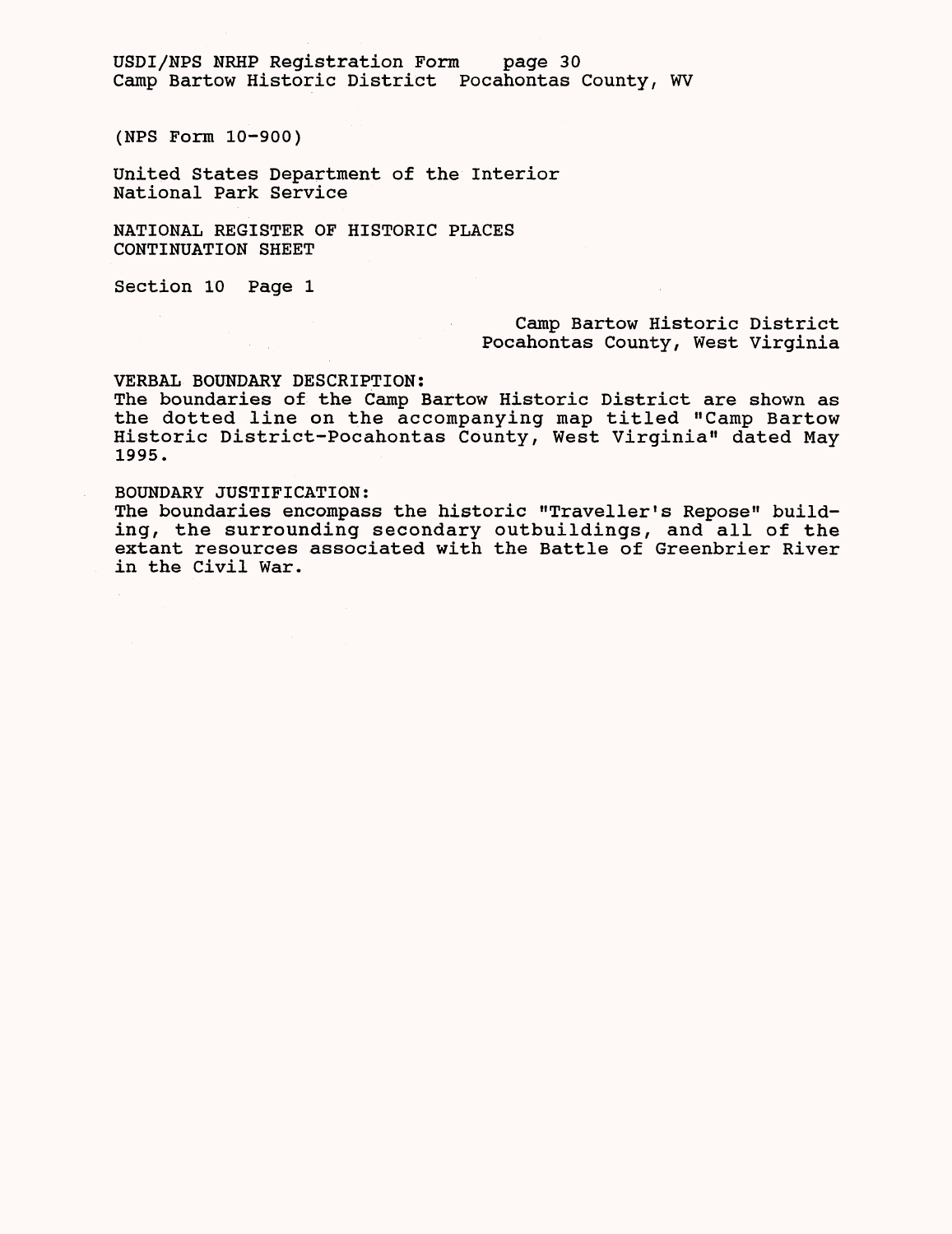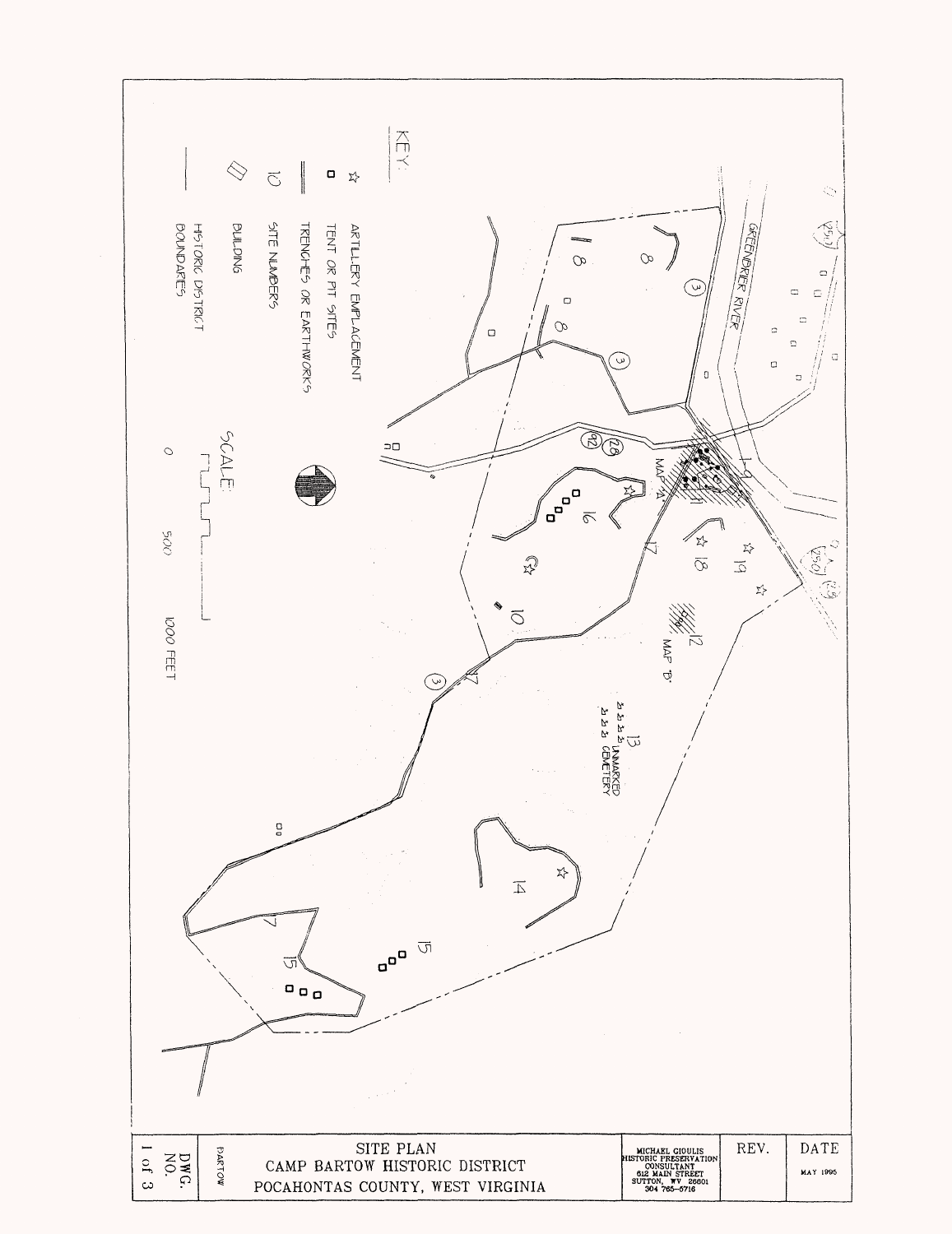![](_page_31_Figure_0.jpeg)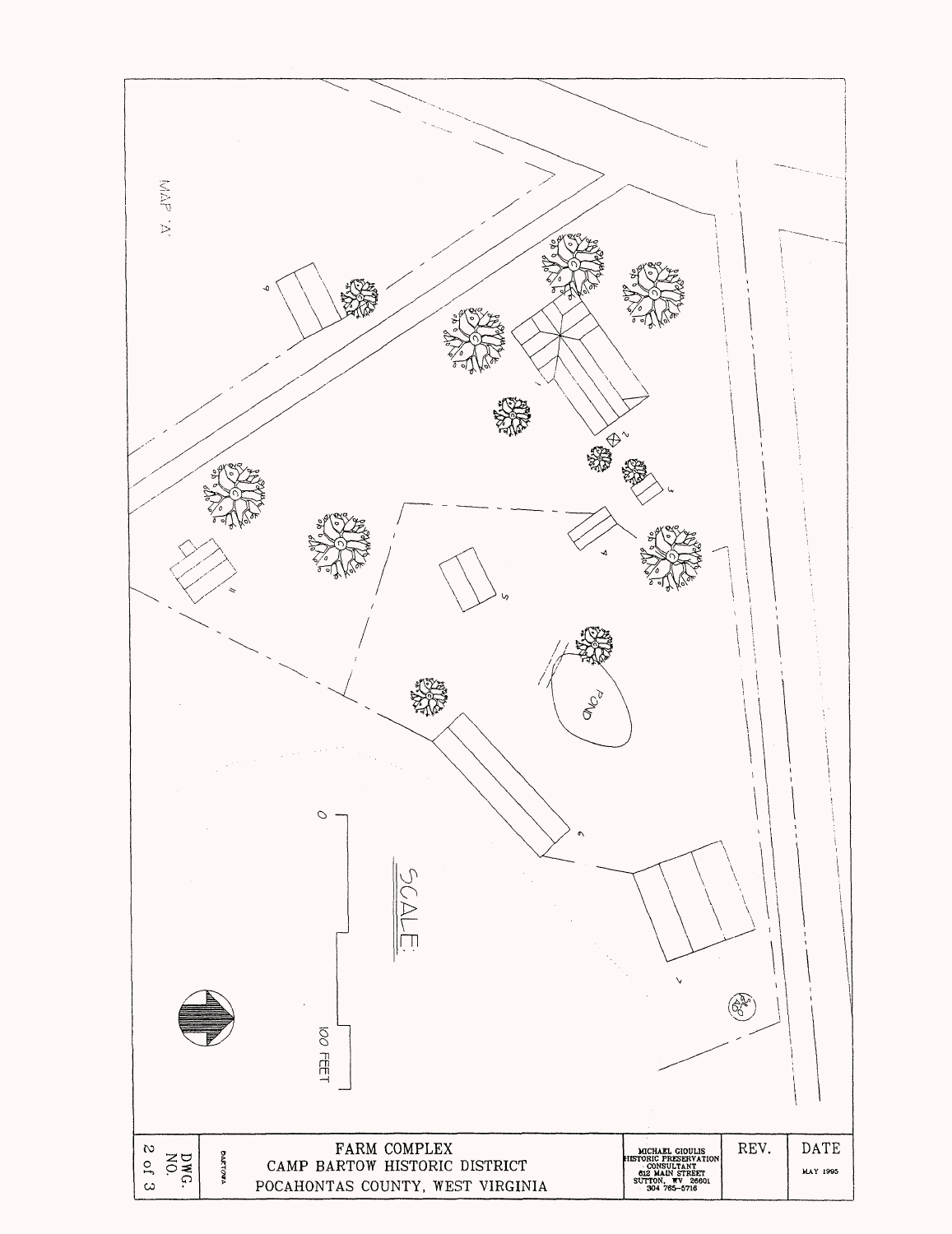![](_page_32_Figure_0.jpeg)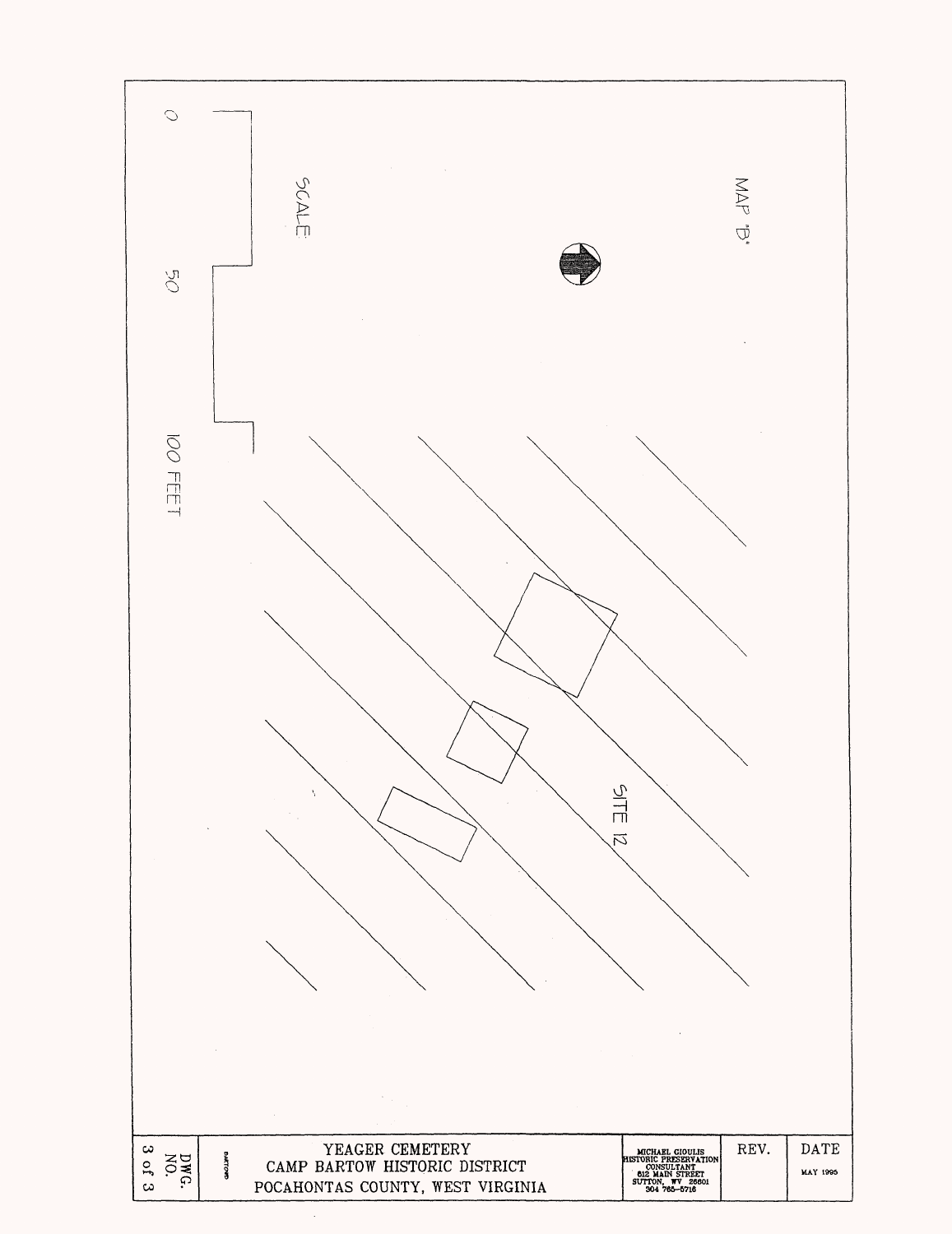![](_page_33_Figure_0.jpeg)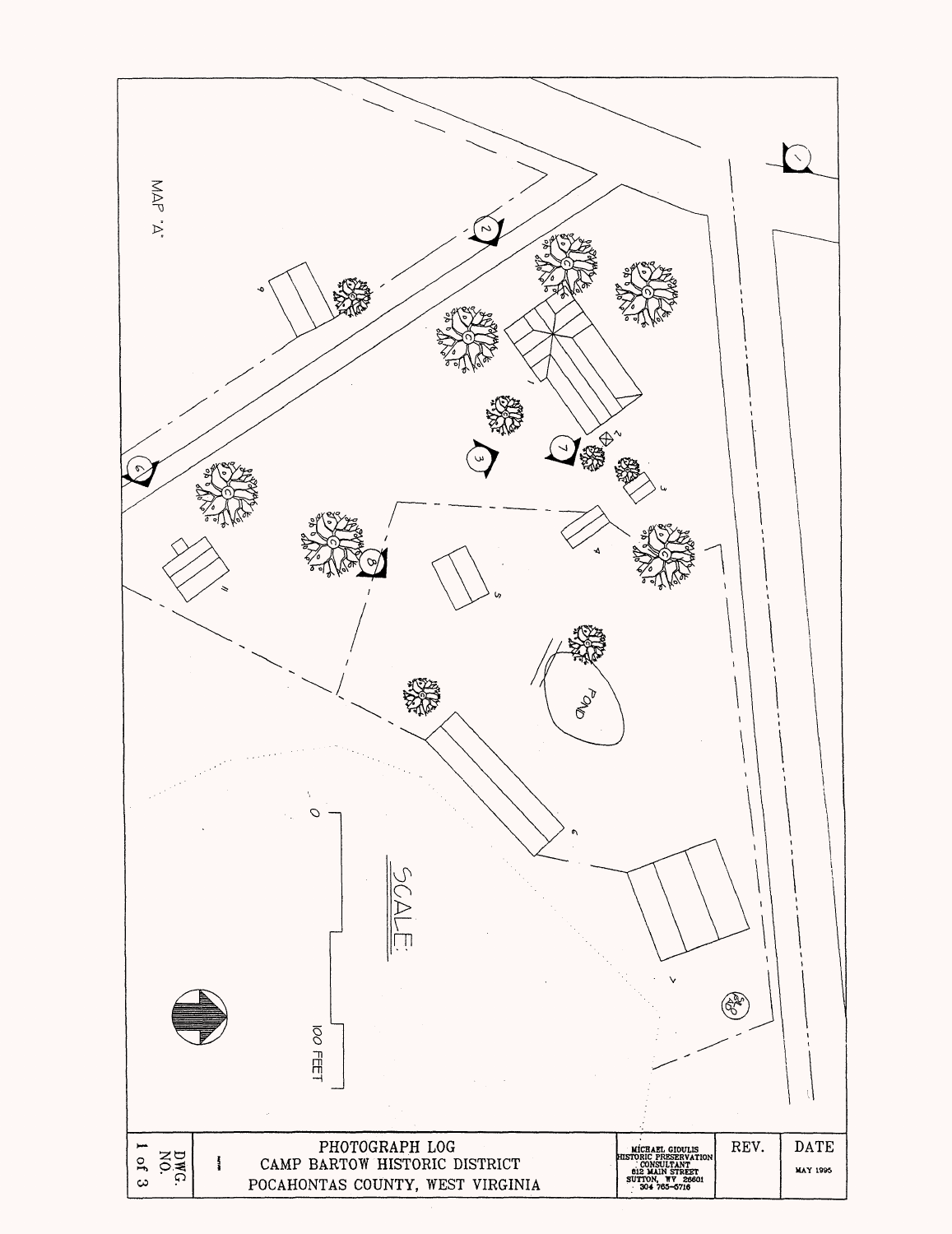![](_page_34_Figure_0.jpeg)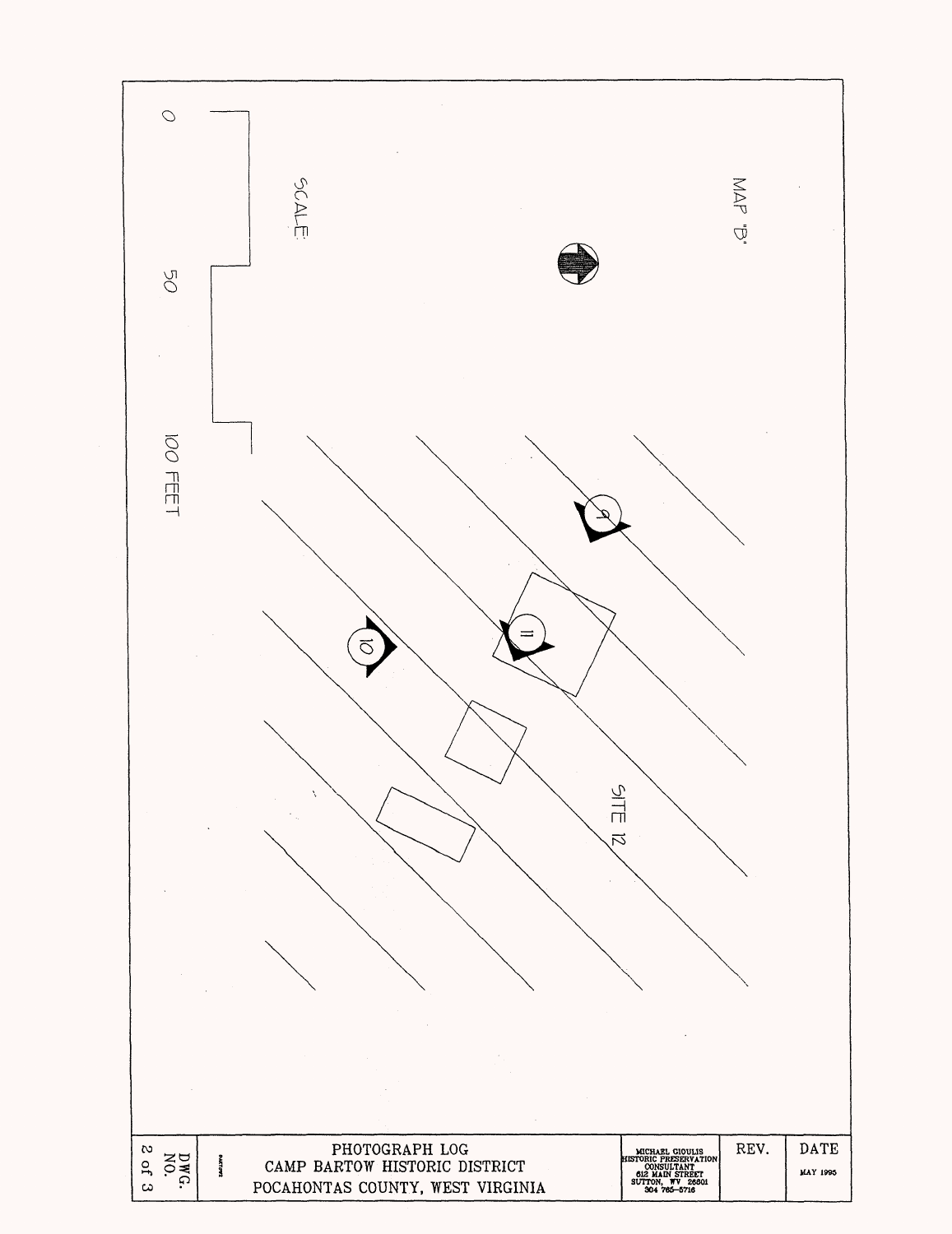![](_page_35_Figure_0.jpeg)